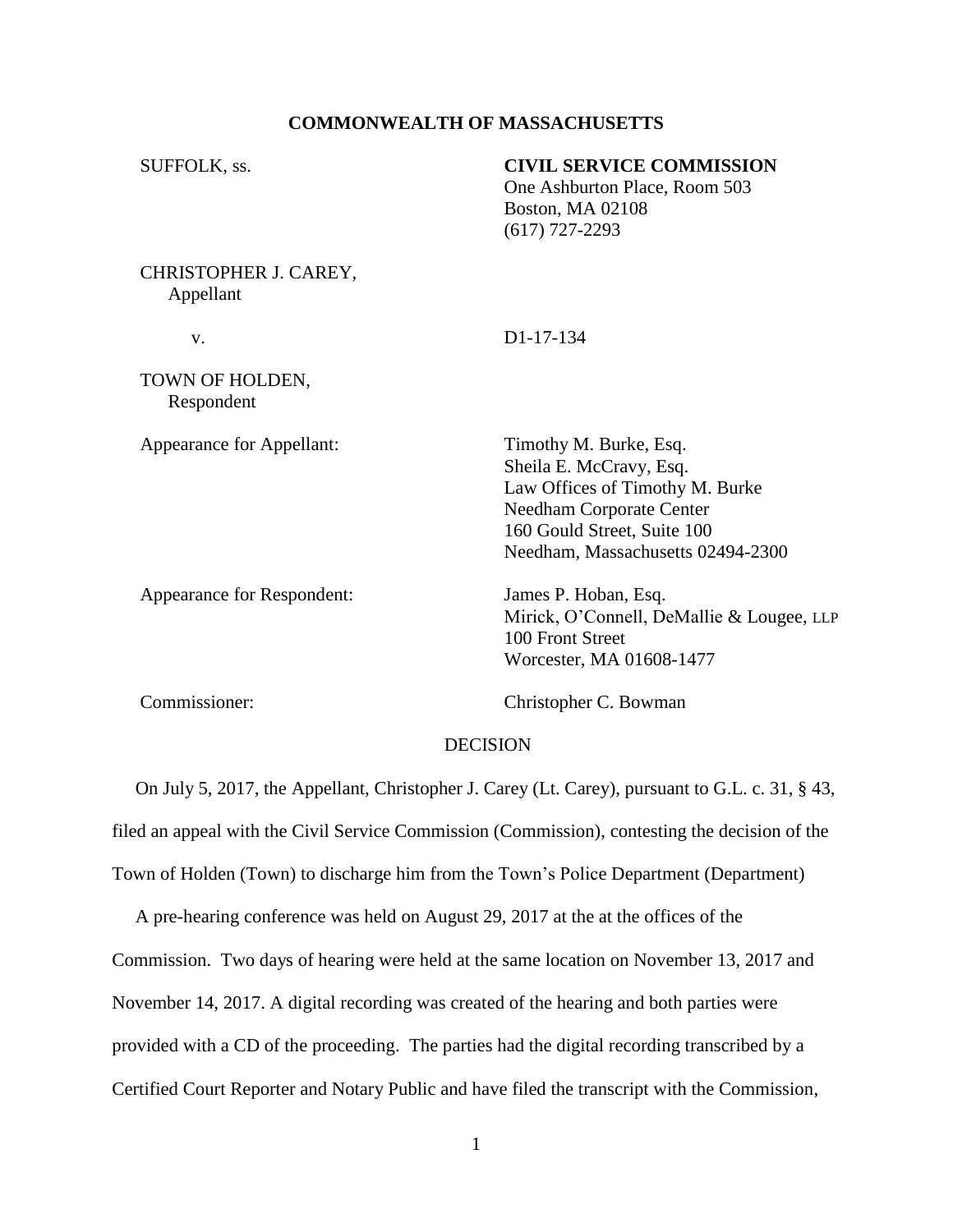which will serve as the official record of the proceeding. The hearing was public, but the witnesses were sequestered with the exception of Lt. Carey. Following the close of the hearing, proposed decisions were submitted by both parties on February 9, 2018. After reviewing the entire record, including the transcripts, exhibits and post-hearing briefs, I had additional questions for some witnesses. For that reason, I re-opened the record, held an additional day of hearing, and heard additional testimony from Lt. Carey, the Police Chief, AP and CN.<sup>1</sup>

### **FINDINGS OF FACT**

 Forty-three (43) joint exhibits were entered into evidence at the hearing. I also left the record open for various documents which have been submitted and marked as Supplemental Exhibits 1- 11. Based upon the documents admitted into evidence and the testimony of:

### *Called by the Town:*

- MB, Internet/Intranet Specialist, New England State Police Information Network;
- David A. Armstrong, Chief of Police, Holden Police Department;
- JA, Department Administrator, Holden Police Department;
- RH, Sergeant, Holden Police Department;
- MB, Officer, Holden Police Department; and
- CN, Sergeant/Provisional Lieutenant, Holden Police Department.

#### *Called at the request of the Commission:*

AP, Detective Sergeant/Provisional Lieutenant, Holden Police Department.

### *Called by the Appellant:*

 $\overline{a}$ 

Christopher J. Carey, Appellant.

I make the following findings of fact:

 $1$  I am not certain if the parties had the third day of hearing transcribed. If not, a party filing a judicial appeal would be responsible for using the CD provided to the parties and having it transcribed for the Court.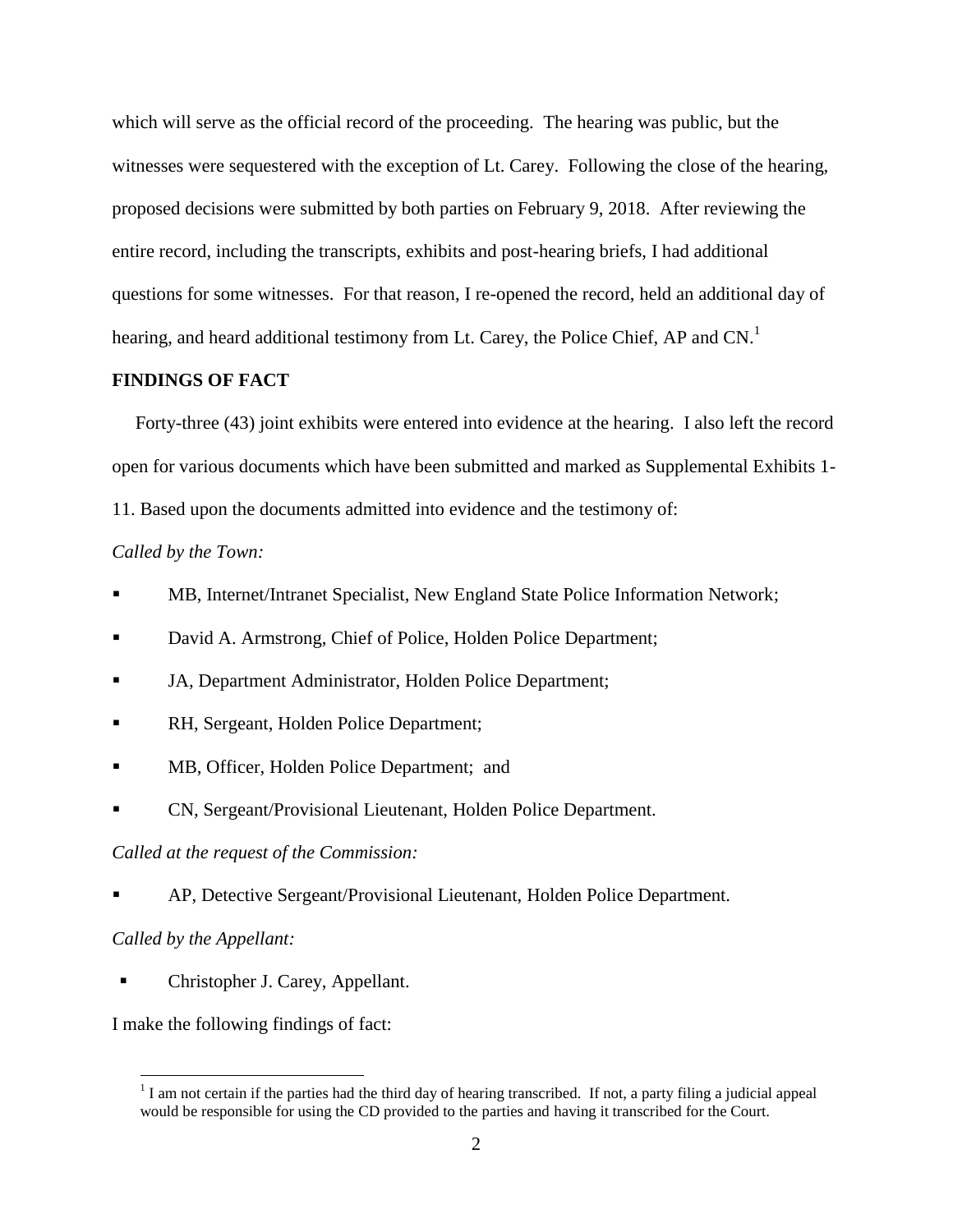- 1. The Town of Holden, located in Central Massachusetts, has a population of approximately 18,000. (Testimony of RH; [http://www.city-data.com/city/Holden-Massachusetts.html\)](http://www.city-data.com/city/Holden-Massachusetts.html)
- 2. Prior to Lt. Carey's termination, the Holden Police Department consisted of the Police Chief; one (1) Lieutenant; four (4) sergeants; approximately nine (9) patrol officers; and approximately twelve (12) civilian dispatchers. (Testimony of RH )
- 3. Lt. Carey is forty-eight (48) years old; is married; and has worked for the Holden Police Department for approximately twenty-seven (27) years. During his twenty-seven (27) years of employment, he rose through the ranks from dispatcher, part-time police officer, police officer and sergeant to lieutenant. He was promoted to lieutenant in 2013 or 2014 and was simultaneously put in charge of internal affairs for the Department. His role overseeing internal affairs ended approximately six (6) to twelve (12) months prior to his termination in June 2017. The change was made to give another officer experience in internal affairs. (Testimony of Lt. Carey)
- 4. At some point, while he was a police officer and president of the local union, then-Officer Carey received a one-day suspension for a matter related to him having a conversation with a member of the Board of Selectmen while on duty. (Testimony of Lt. Carey)
- 5. The parties stipulated that any prior discipline against Lt. Carey was not considered as part of the decision to terminate his employment. (Stipulated Fact)

*Prior interactions between Lt. Carey, Officer JB and her family*

6. Among the police officers in the Town of Holden are Officer JB and her brother, with the same initials (JB's brother). Their father (AB) is a former Holden police officer. (Testimony of Lt. Carey)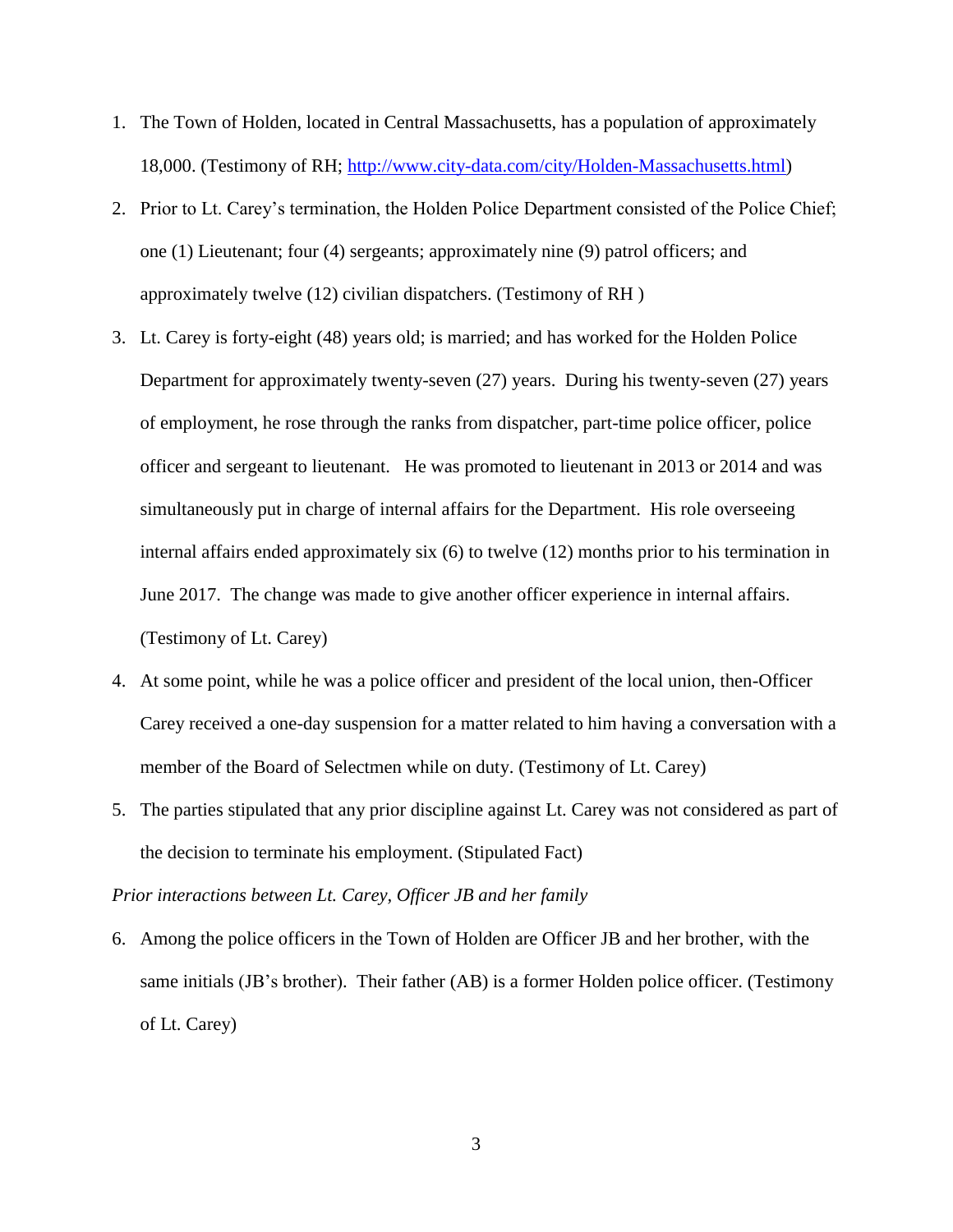- 7. Several years ago, Lt. Carey questioned whether AB had returned \$300 that AB had received in "drug-buy money" for a drug buy that did not go forward. After Lt. Carey's inquiry, AB repaid the money. Lt. Carey served as AB's supervisor in the detective bureau for a period of time. AB did not appreciate the fact that Lt. Carey would hold him accountable for all hours worked and duties performed. (Testimony of Lt. Carey)
- 8. While in charge of internal affairs, Lt. Carey was asked by Chief Armstrong to investigate a matter involving JB's brother. As part of Lt. Carey's investigation, he determined that JB's brother had parked in a restricted lot in another town and had his car towed to a tow lot. JB's brother, who was intoxicated, went to the tow lot and engaged in a verbal dispute with the dispatcher at the tow lot, prompting a call to the Worcester Police. Lt. Carey recommended a 3-5 day suspension of JB's brother or mandatory attendance in a counseling program. The Police Chief issued a written reprimand instead. (Testimony of Lt. Carey)
- 9. In May 2014, Lt. Carey was asked by Chief Armstrong to investigate an incident in which Officer JB was in an off-duty automobile accident. (Testimony of Lt. Carey)
- 10. In a memo to Chief Armstrong regarding this incident, Lt. Carey reported that Police Officer JB, after leaving a sports bar in Worcester around midnight, struck a concrete barrier in Worcester, requiring her vehicle to be towed. According to the memo, Police Officer JB did not report the accident to Worcester Police. (Supplemental Exhibit 7)
- 11. In or around January 2016, Lt. Carey questioned why Officer JB, while working a shift funded by a federal Traffic Safety Grant geared toward "OUIs", let a motorist get a ride home and had his car towed instead of arresting him. After reviewing the matter, Lt. Carey wrote a "to/from" memo to Chief Armstrong, stating that he didn't think Officer JB was comfortable conducting field sobriety tests and asked for sit-down with the Police Chief and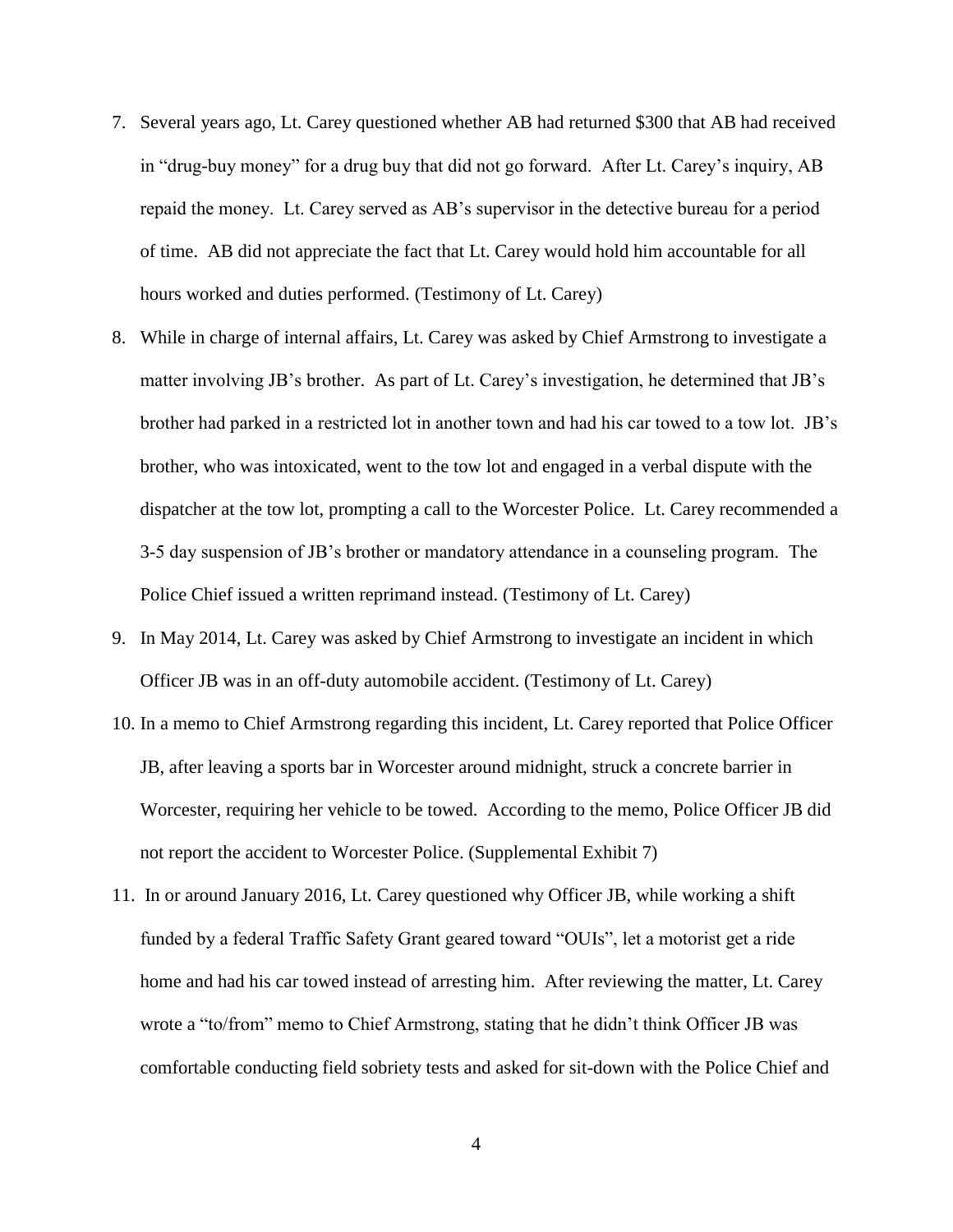Officer JB to discuss the matter. Chief Armstrong agreed and a meeting was scheduled to occur on a Friday. One (1) day before the scheduled meeting, Officer JB told Lt. Carey that she had already met with the Police Chief. She then told Lt. Carey that she was upset that Lt. Carey told Chief Armstrong that she was unfit for duty, which Lt. Carey denied every saying. (Testimony of Lt. Carey)

- 12. Lt. Carey penned another undated memo to Chief Armstrong regarding a February 28, 2016 incident involving Officer JB. Based on the dates in the memo, it appears that it was written on or shortly after March 31, 2016. (Supplemental Exhibit  $8)^2$
- 13. In the memo, Lt. Carey provides a summary of his investigation regarding an incident on February 28, 2016 at 11:23 P.M. in which a citizen called into dispatch to report that "she [the citizen] was behind a drunk driver headed toward Hubbardston ..." The suspected drunk driver's car, according to Lt. Carey's memo, was registered to Officer JB, who was off duty at the time. (Supplemental Exhibit 8)
- 14. According to the memo, Officer RM was dispatched to respond to the call. At or around the same time, Officer JB's brother, whose shift had ended at 11:00 P.M., was driving his cruiser in the same area and pulled over his sister. Officer JB's brother eventually cleared the call and told Officer RM that he was "all set". (Supplemental Exhibit 8)
- 15. Lt. Carey's memo outlines the steps he took to investigate this incident, including speaking to Officer JB and Officer JB's brother. According to the memo, Officer JB, after first refusing to cooperate, acknowledged that, before driving home from a restaurant and a friend's house

 $\overline{a}$ 

<sup>&</sup>lt;sup>2</sup> Supplemental Exhibits 7&8 were provided by the Town, at my request, after the hearing was completed. The Town's cover letter stated in part: "The undated reports produced as items 7 & 8 were located on a printed from the hard drive of Lt. Carey's computer. No hard copy of either report was found in Ofc. [JB]'s personnel file.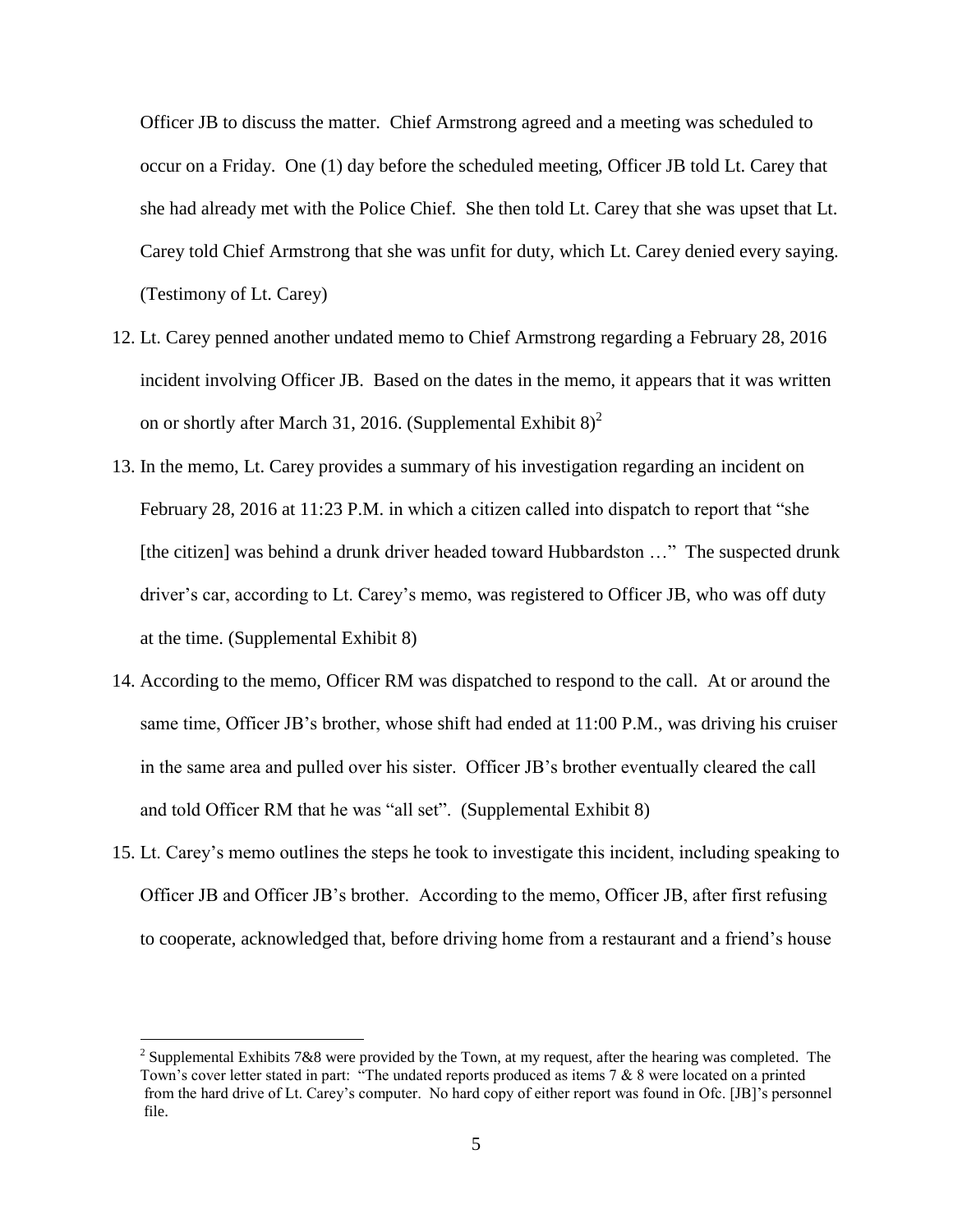that night, she had a "few sips" of a "scorpion bowl" at a restaurant and had taken "nyquil". (Supplemental Exhibit 8)

16. Although Lt. Carey's memo ultimately concluded that Officer JB " .. was impaired that night due to being sick and taking medicine. There is no indication that she was impaired by alcohol …" his memo also referenced conflicting statements that he received from Officer JB, her brother and Officer RM. The memo also questions why the dispatcher failed to follow proper procedures by failing to enter any information regarding the private citizen who made the call that night. (Supplemental Exhibit 8)

*Officer JB raises allegations against Lt. Carey*

- 17. Weeks later, on May 16, 2016, Detective TV advised Detective Sergeant AP that there was a rumor originating from Officer JB that Lt. Carey engaged in criminal behavior over twenty years ago. (Testimony of AP)
- 18. Detective Sergeant AP did not initially put much stock in the story and his investigation was initially directed at Officer JB. (Testimony of AP)
- 19. Within approximately one (1) week, Detective Sergeant AP had spoken with Officer JB and obtained additional information regarding the allegations. (Testimony of AP)
- 20. The Holden Police Department then turned the matter over to the State Police. (Testimony of AP)
- 21. No criminal charges have ever been filed against Lt. Carey regarding these allegations. (Testimony of Lt. Carey)
- 22. No evidence has been presented to the Commission that would substantiate these allegations.
- 23. No disciplinary charges have been filed against Lt. Carey related to these allegations. (Testimony of Lt. Carey)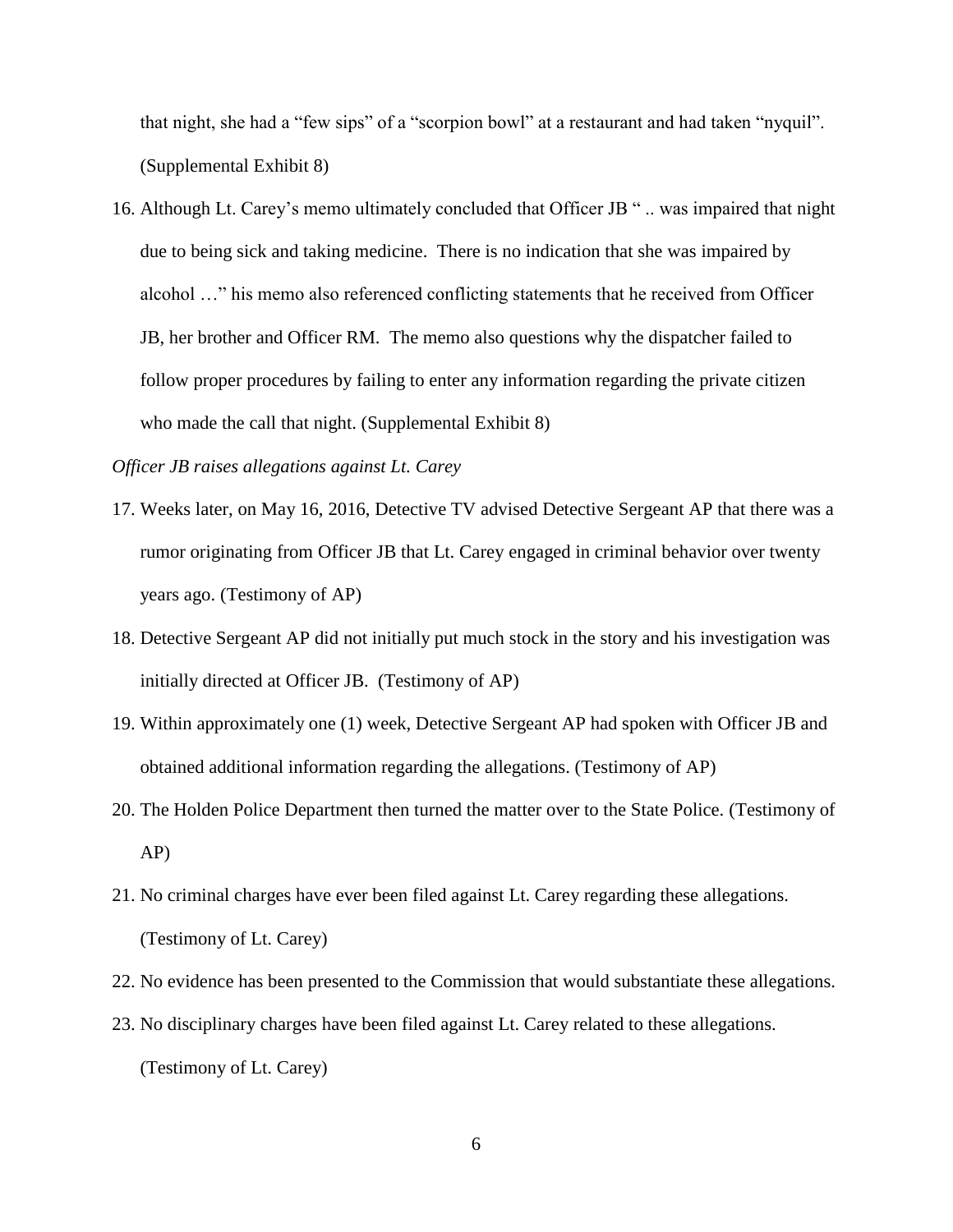- 24. On June 23, 2016, after the Department referred these allegations to the State Police, Chief Armstrong called Lt. Carey into his office, with Sgt. AP present, and placed Lt. Carey on "administrative restriction." (Testimony of Chief Armstrong, Sgt. AP and Lt. Carey) Most relevant to this appeal is whether, during this June  $23<sup>rd</sup>$  meeting, Lt. Carey was ordered not to go into the evidence room while on administrative restriction.
- 25. Under the policies and procedures of the Department, the Executive Officer (who was Lt. Carey at the time) and the Evidence Sergeant have the authority to enter the Evidence Room and to remove and/or return evidence and custodial property to the Evidence Room. (Exhibits 22-24)
- 26. Shortly after the June 23rd meeting, Chief Armstrong penned a file memo, which he did not give to Lt. Carey, memorializing his recollection of the June  $23<sup>rd</sup>$  meeting. In the file memo, Chief Armstrong wrote, in relevant part:

"On June 23, 2016 I gave the following orders to Lt. Carey in regards to being placed on administrative restrictions ….

- 1. No use of unmarked take home cruiser.
- 2. No overtime or details until further notice.
- 3. No command. All orders are to go through the Chief.
- 4. You are restricted to working on the 911 West Boylston transition.
- 5. If necessary any further orders will directed by the Chief on a daily basis." (Exhibit 3)
- 27. Chief Armstrong acknowledges that the memorandum does not reference giving Lt. Carey an explicit order not to enter the evidence room. Rather, Chief Armstrong believed that his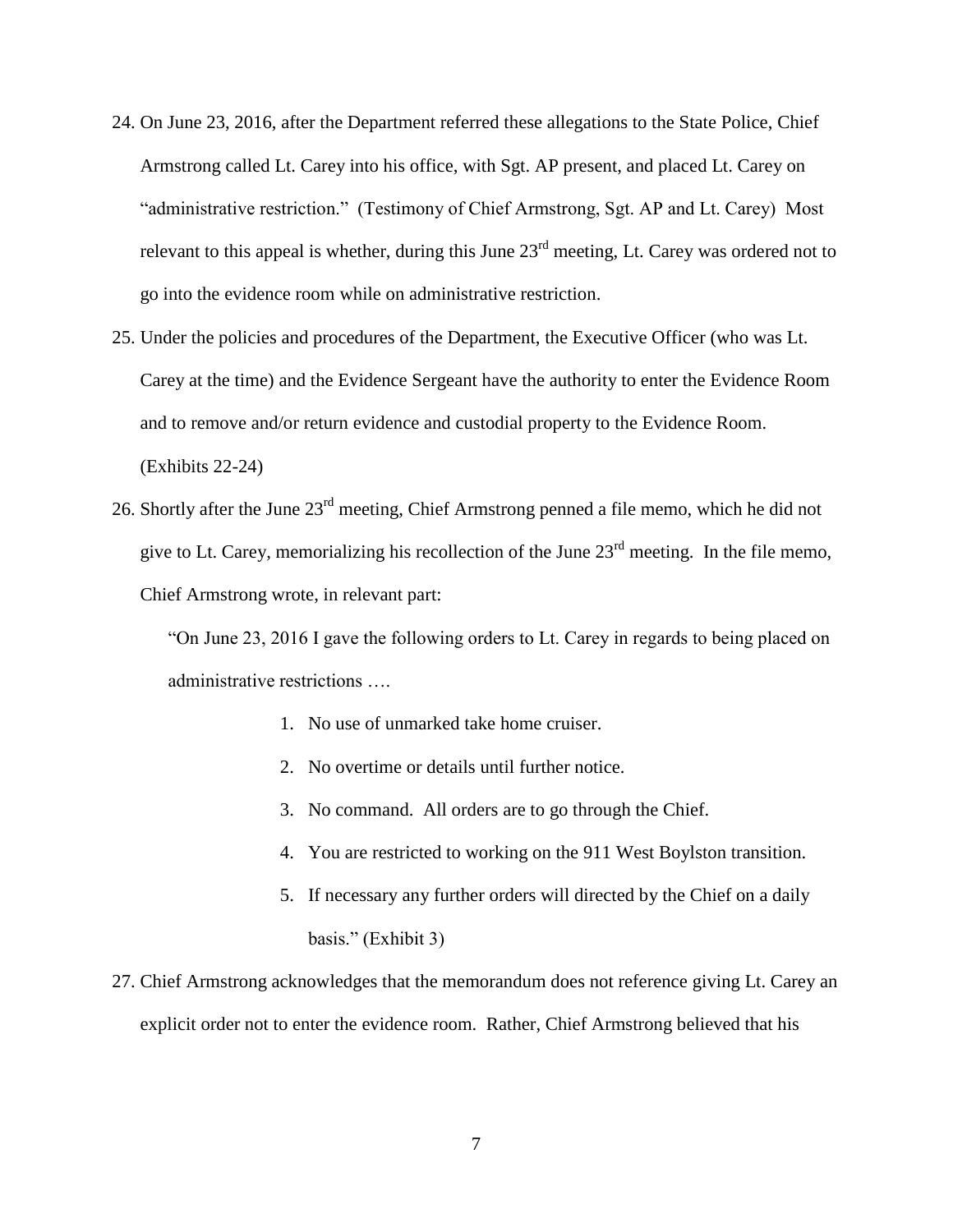statements to Lt. Carey, including "no command" sufficiently put him on notice that he was not to enter the evidence room. (Testimony of Chief Armstrong)

- 28. No steps were taken, on or around June  $23<sup>rd</sup>$ , to deactivate Lt. Carey's "FOB" that allows access to the evidence room area and/or retrieve the hard key that allows access to the "cage" within the evidence room area. (Testimony of Lt. Carey)
- 29. Lt. Carey never understood the above-referenced orders as prohibiting him from entering the evidence room. (Testimony of Lt. Carey)
- 30. Between June 23, 2016 and September 13, 2016, Lt. Carey entered the evidence room on multiple occasions, including to retrieve caps for cadets, blank keys and, in one instance discussed in more detail below, to retrieve a firearm that was being stored for safe keeping. (Testimony of Lt. Carey)
- 31. An audit completed by the Holden Police Department for the time period June  $23<sup>rd</sup>$  to September  $13<sup>th</sup>$  showed that no logged evidence property was found to be missing during that audit. (See Town's post-hearing letter to Commission dated February 7, 2018)
- 32. As of June 23, 2016, Lt. Carey's authority to enter the evidence room had not been revoked by the Police Chief and entering the evidence room, standing alone, during this time period, did not constitute insubordination.
- 33. On July 11, 2016, Detective Sergeant AP, who serves as the evidence sergeant, was on vacation. On that date, Officer MB approached Lt. Carey and told him that a woman had called to make arrangements to pick-up her semi-automatic handgun which the Department was holding for safekeeping as custodial property. Officer MB, who does not have the authority or the fob or access code necessary to enter the Evidence Room, asked Lt. Carey if he would retrieve the handgun from the Evidence Room. Lt. Carey did remove the handgun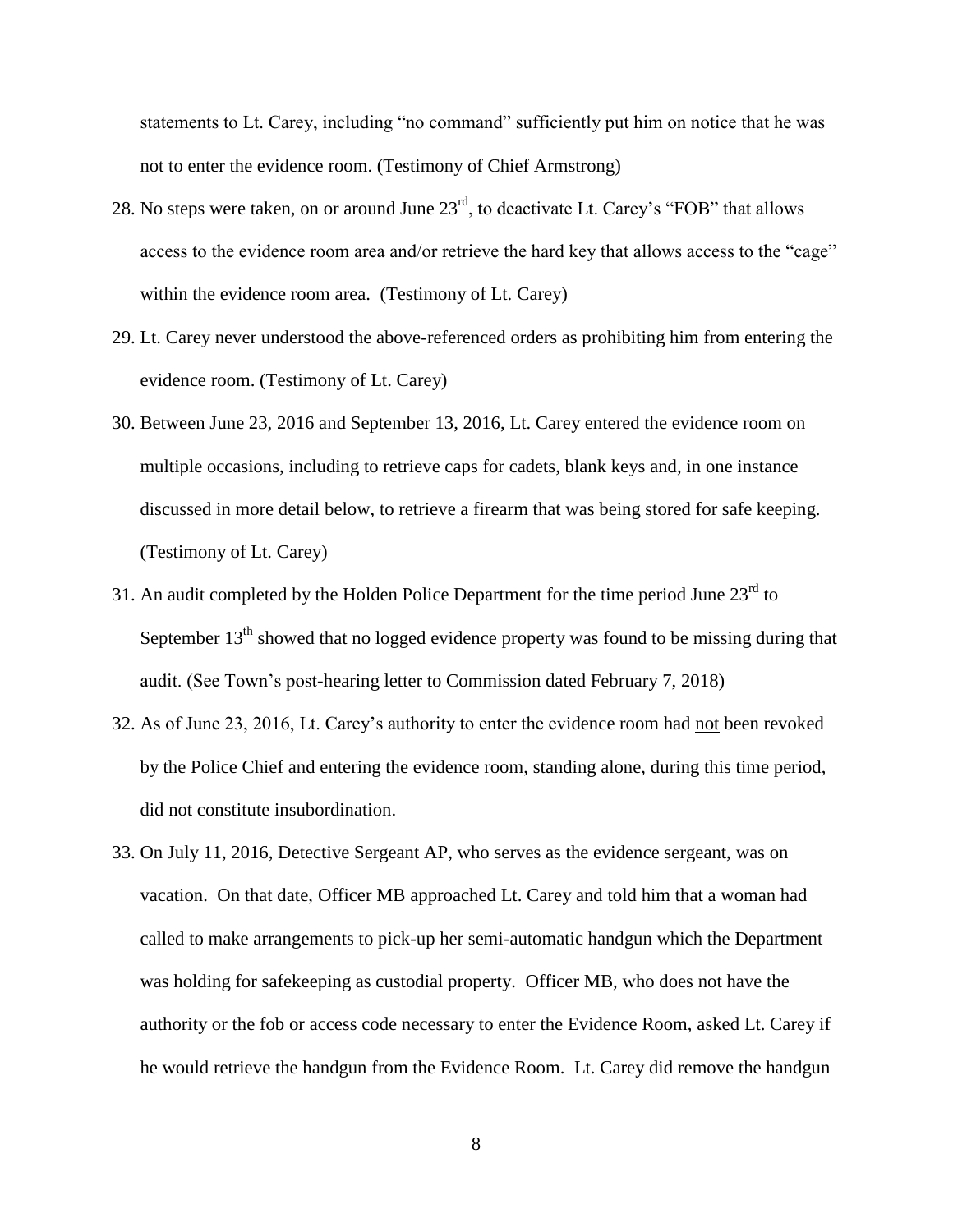from the Evidence Room, placed it in a temporary locker in the hallway outside of Officer MB's office, and gave Officer MB the key to the locker. Lt. Carey did not document his removal of the handgun from the Evidence Room and instead told Officer MB to fill out the tracking paperwork. (Testimony of Officer MB; Joint Exhibit 26)

- 34. Officer MB did not have the computer authorizations necessary to document the removal of the handgun from the Evidence Room in the IMC tracking system. (Testimony of Officer MB). The removal of the handgun from the Evidence Room and placement in the temporary locker was not documented. (Testimony of Sgt. CN)
- 35. Despite her call, the women in question did not show up to pick-up her handgun. When Detective Sergeant AP returned from vacation, Officer MB asked him to return the handgun to the Evidence Room. (Testimony of Officer MB)
- 36. As a result of the failure to document the removal of the handgun from the Evidence Room, any query of the evidence tracking system while the weapon was in the temporary locker would have inaccurately indicated that the handgun was still in the Evidence Room. (Testimony of Lt. Carey; Testimony of CN; Exhibit 9)
- 37. All property taken into the Evidence Room, whether classified as found property, confiscated property, custodial property or evidence of a crime is treated as "evidence" and inventoried and tracked the same way. (Testimony of Christopher CN)
- 38. Policy & Procedure PP 32 Storage & Impoundment of Property provides, in pertinent part, as follows:

#### 32.1 POLICY

**Whenever evidence or property comes into the possession of the Department, strict accountability is required.** To meet that obligation, the Services Division shall be responsible for the custody, control, and disposition of all evidence and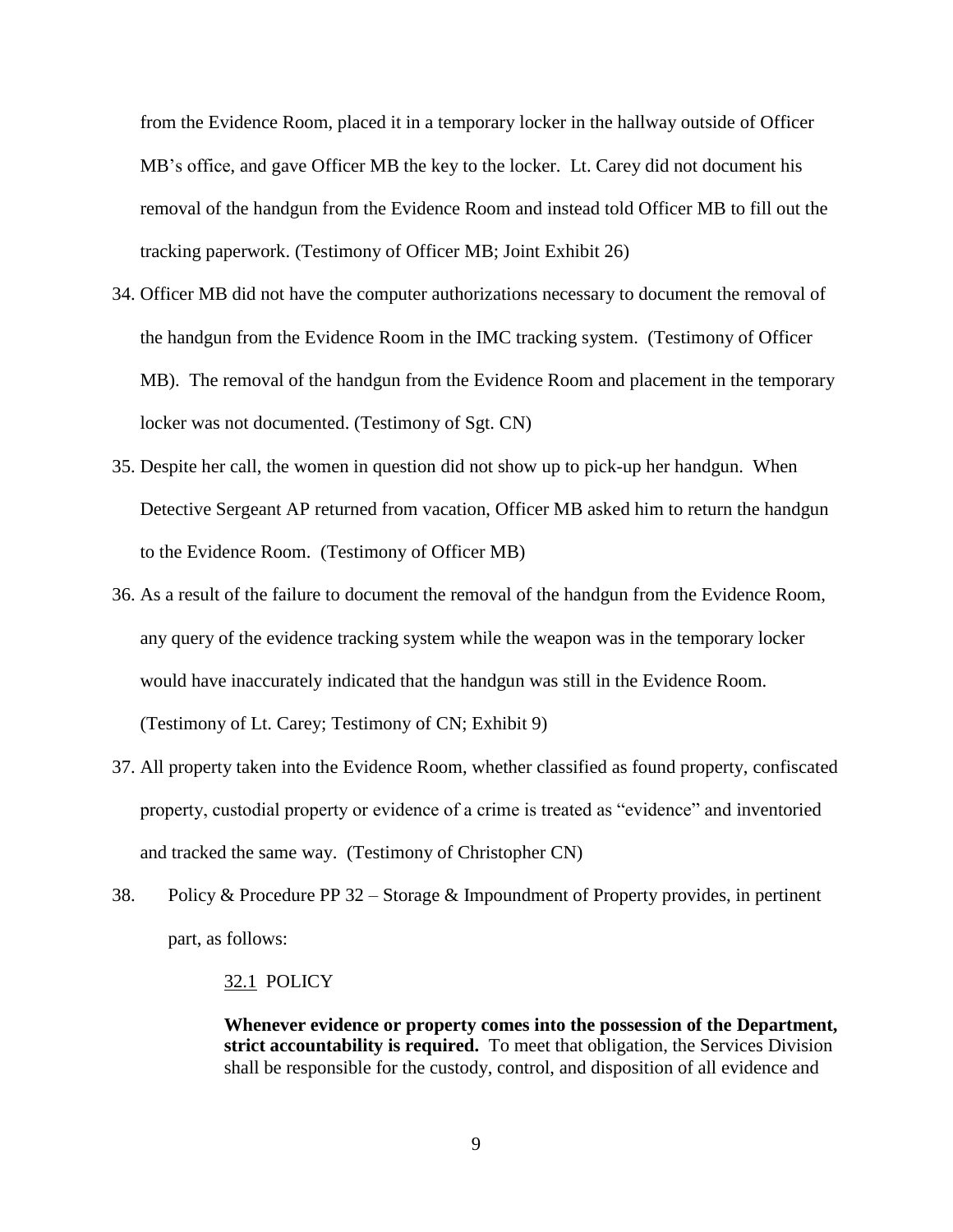property. **It will be the policy of this Department that no property or evidence shall be stored or released without a proper report or signature**.

…

32.2.3 Examining or Removing Evidence from Evidence and Supply:

# **Authorized employees checking out property shall sign their name on the Evidence Card. This procedure shall be adhered to by ALL personnel**.

…

32.3.8 Whether evidence is to be held for court or merely confiscated for destruction it should be handled in the same manner.

…

32.3.10 Anytime evidence is removed from the evidence room, it will be signed for by the officer requesting the evidence, and also the reason the evidence is being removed.

32.2.11 When the evidence is returned to the evidence room by the officer who signed it out, it will be signed back in by the officer receiving it.

# 32.8 IMPOUNDING PROPERTY FOR SAFEKEEPING

At times it is necessary for property to be taken into police custody under the classification of safekeeping. …

(Exhibit 24 (emphasis added))

39. Policy & Procedure PP16 – Collection and preservation of Evidence provides, in

pertinent part, as follows:

# 16.2.14.2.2 **The Evidence Sergeant or Lieutenant shall ensure that the proper entry is made in the computer system signifying the change in location of the evidence.**

…

16.2.14.2.3 The Evidence Sergeant or Lieutenant shall also ensure that the evidence shall be transported to the proper destination for analysis and/or examination as needed (i.e. crime lab, drug lab, etc.) to ensure evidence is properly evaluated. **If the evidence is removed or replaced from any secure room, safe, or locker for evaluation, examination or Court, the Evidence**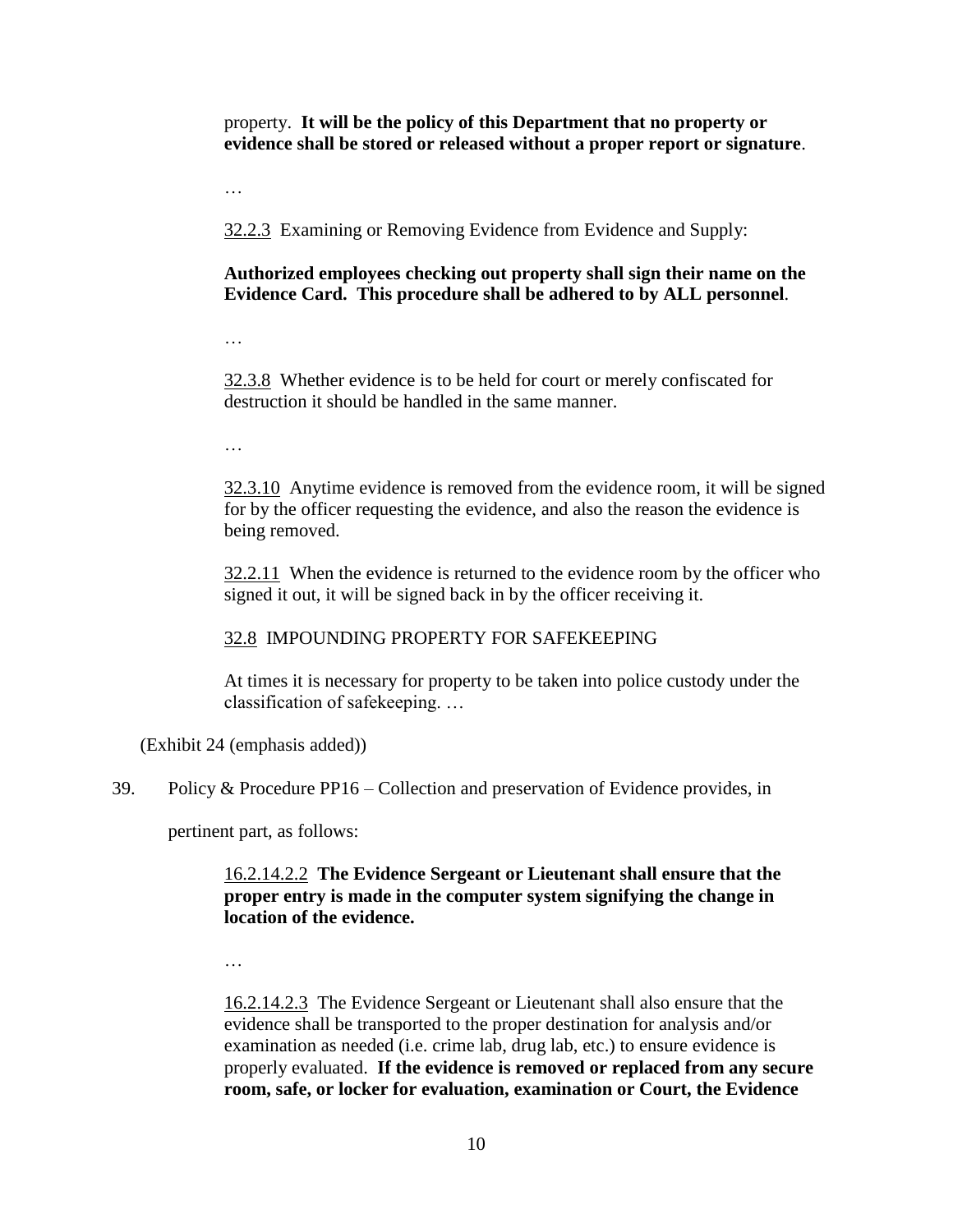**Sergeant or Lieutenant shall ensure the proper entry is logged into the computer system indicating such removal or replacement at the time of transfer**.

16.2.14.4 **All property seized or confiscated, once placed in the Property Room, shall be under the control of the Evidence Sergeant, who shall maintain a uniform manner of tagging and labelling each piece of property held. Only the Evidence Sergeant and the Lieutenant shall have access to the Property Room.**

...

...

16.2.14.7 Anytime property is removed from the Property Room, both the Officer receiving the property and the Supervisor releasing the property shall sign the Property Room Log, indicating why the property was being released. The Property Room Log shall also be signed when the property is being returned to the Property Room. The Evidence Sergeant shall maintain the Property Room Log in his office. When the property is to be permanently removed from the Property Room, the Property Room Log shall so indicate the reasons why and the Releasing Supervisor shall indicate the reason for the permanent removal of the property in the appropriate property section of the computer.

16.2.14.8 When the evidence is returned to the evidence room by the Officer who signed it out, it will be signed back in by the Officer Receiving it.

...

16.2.17 **No officer shall take any property of any person for safekeeping, unless instructed or allowed by the Shift Commander, and of which a complete Incident Report and a signed receipt shall be completed.**

(Exhibit 23 (emphasis added))

- 40. By failing to log into the computer system and document that he moved a firearm from the evidence room to a locker, Lt. Carey violated the Department's Rules related to Storage & Impoundment of Property.
- 41. On September 12, 2016, Detective Sergeant AP accompanied Officer JB to a State Police interview in connection with criminal allegations against Lt. Carey. Two (2) State Police detectives, in addition to Detective Sergeant AP, were present at the interview. The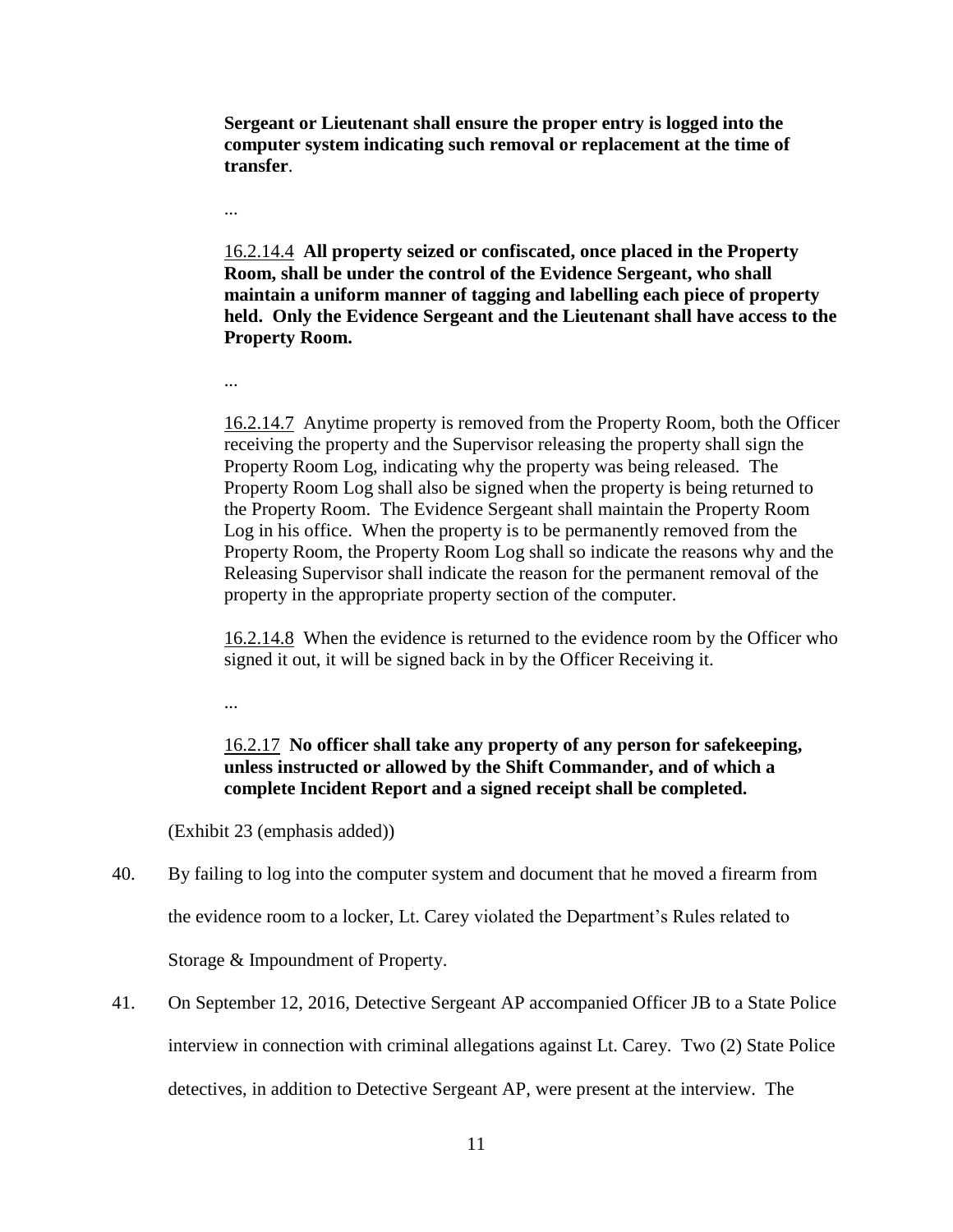interview lasted approximately forty-five (45) minutes. During that interview, Officer JB "went over some of the details" regarding the allegations. Officer JB also stated that Lt. Carey had been "liking" the photographs of female employees on Facebook. During this interview, Officer JB also recounted an alleged incident from many years ago in which, at a private residence, Lt. Carey engaged in inappropriate behavior toward her. (Testimony of Sergeant AP)

- 42. After returning from that interview, Detective Sergeant AP advised Chief Armstrong of what Officer JB told the State Police. Chief Armstrong told Detective Sergeant AP that he wanted all female employees interviewed to determine if Lt. Carey engaged in any inappropriate behavior toward them. (Testimony of Sergeant AP and Chief Armstrong)
- 43. At approximately 7:00 a.m. on September 13, 2016, Sergeant RH went to Lt. Carey's office and asked him to come down to the Chief's Conference Room. (Testimony of RH). When Lt. Carey and Sergeant RH arrived, Chief Armstrong, Detective Sergeant AP and a police sergeant, who is also a union vice president, were waiting in the conference room. Chief Armstrong told Lt. Carey that he was being placed on administrative leave, asked for Lt. Carey's keys, fob, cellphone, weapon and badge. Lt. Carey placed those items on the conference room table. (Testimony of Richard RH; Joint Exhibit 4) Chief Armstrong then asked for the passwords to Lt. Carey's Department issued cell phone<sup>3</sup> and laptop. (Testimony of RH; Testimony of David Armstrong; Testimony of AP; Testimony of Christopher Carey). Lt. Carey failed to provide Chief Armstrong with the

 $\overline{a}$ 

 $3$  Lt. Carey actually had two Department issued cell phones at the time he was placed on paid administrative leave. A newer iPhone 5S which was not password protected and contained almost no data and an older iPhone 4S which was password protected and which did contain data including a browser search history. (Testimony of Michael Breton; Exhibit 2; Exhibit 32).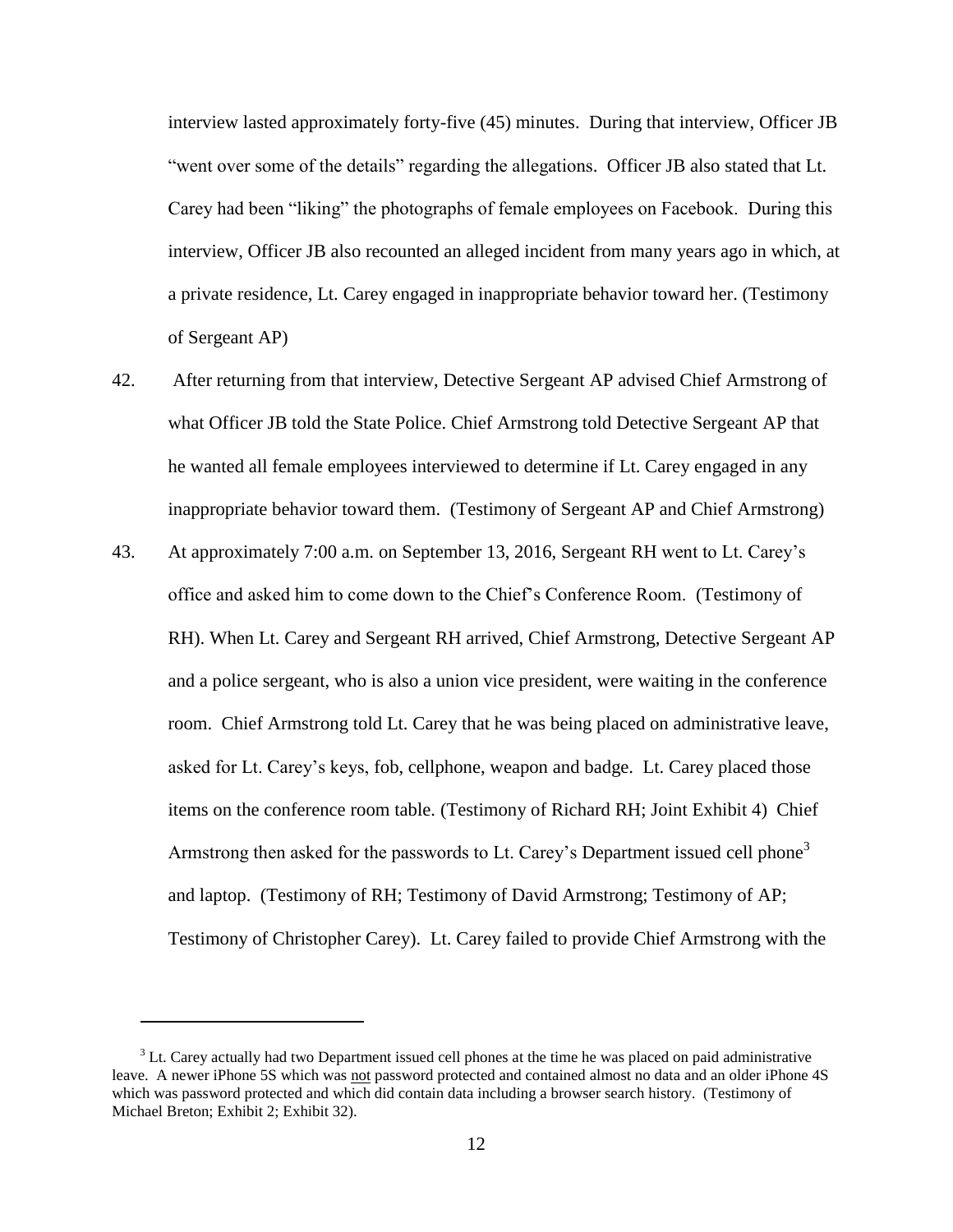passcodes to his town-issued cell phone. Rather, he told Chief Armstrong that he wanted to consult with an attorney regarding the request. (Testimony of Lt. Carey)

- 44. Lt. Carey's refusal to comply with the Police Chief's order to provide the pass code to this Town-issued cell phone constituted insubordination.
- 45. A data extraction from the iPhone 4S revealed that Lt. Carey had regularly searched for and viewed pornography on his Department owned and issued cell phone. (Testimony of Christopher CN; Testimony of Christopher Carey; Exhibit 32; Exhibit 33; Exhibit 39).
- 46. It is undisputed that Lt. Carey searched for and viewed pornography on his Department owned and issued cell phone, including while on duty. (Testimony of Christopher Carey; Exhibit 31; Exhibit 32)
- 47. Department Policy and Procedure 1.24 Communications Systems provides, in relevant part, as follows:

124.3.1 Electronic communications, as defined in this policy, include, but are not limited to, the Department's electronic mail and information technology, website and internet, cell phone, telephones, pagers, and radio. **Electronic communications are Department-owned resources and are provided as communication tools. There can be no guarantee of privacy for electronic communications.**

…

124.3.2.2 Use of electronic communications, including the internet, to access, send or download abusive, offensive or discriminatory messages or materials is prohibited. Among those which are considered offensive are any messages or **materials which contain overt sexual language or images**, sexual implications or innuendo or comments that inappropriately address someone's age, gender, race, sexual orientation, religious beliefs, national original or disability.

…

124.3.2.4 Departmental employees with access to the World Wide Web are responsible for all content of all text, audio or images that they place or send over the internet and for ensuring that the internet is used in an effective, ethical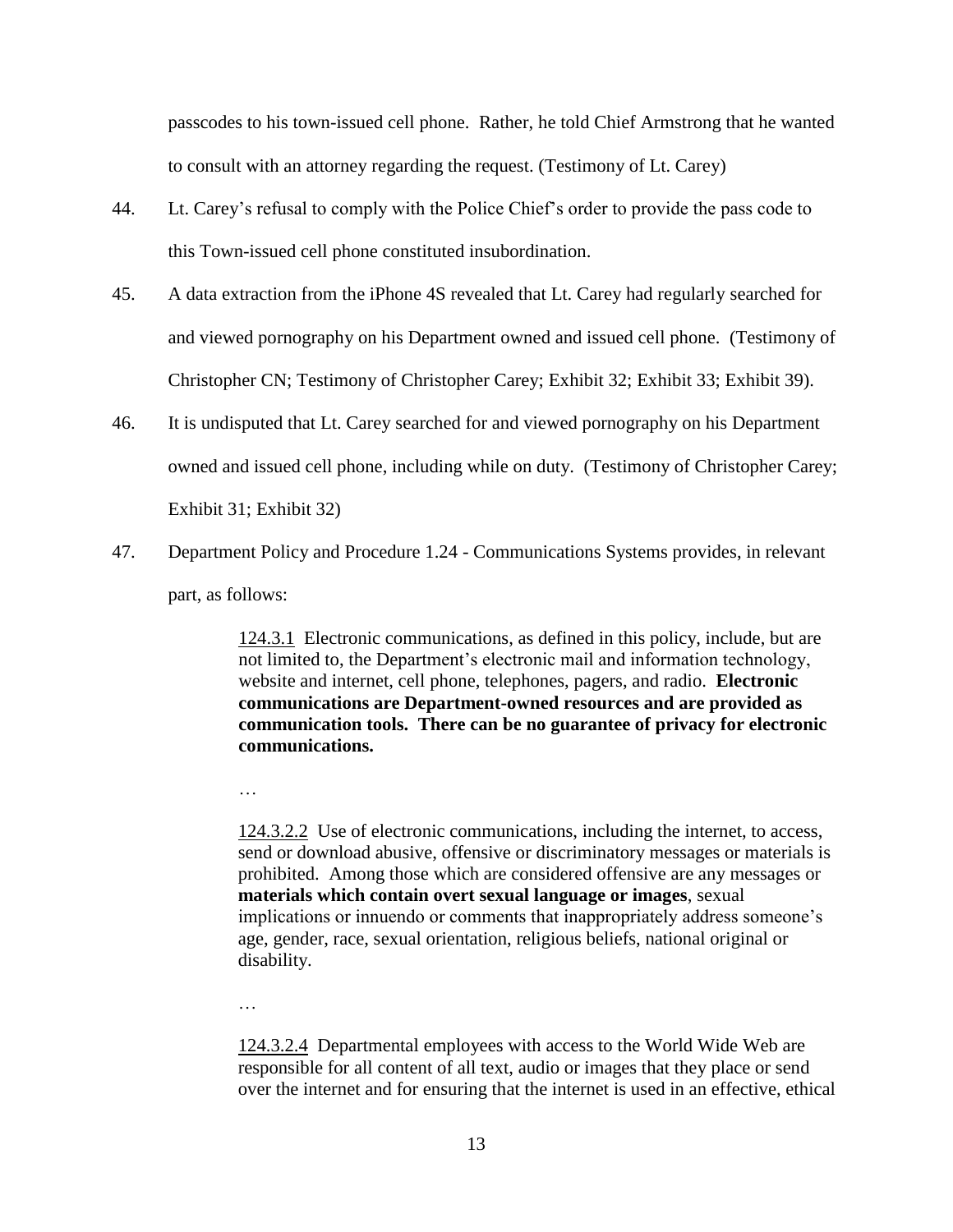and lawful manner. All messages created, sent or retrieved over the internet are property of the Department and should be considered public information.

124.3.2.5 The Department reserves the right to review all electronic records and communications, access and monitor all messages and files as it deems necessary and appropriate and delete items from electronic communications systems.

(Exhibit 34 (emphasis added)).

…

- 48. By accessing pornographic websites on his Town-issued cell phone, including while on duty, Lt. Carey violated the above-referenced Department Rules.
- 49. At or around the same time, the Police Chief had the two (2) sergeants in the investigation check their own Department-issued cell phones and "self-report" whether any pornographic sites appeared in their browser history. They both told the Chief that no such sites were found. The Police Chief was told by these sergeants that other supervisors' cell phones were checked and those browser histories showed no evidence of pornographic websites. The Chief is unaware of how that review was conducted. (Testimony of Police Chief)
- 50. When Officer MB pulled up Lt. Carey's license-to-carry (LTC) information on or about the time Lt. Carey was placed on administrative leave, he noticed a recently filed identity fraud complaint for which Lt. Carey was the victim and he looked at it out of curiosity. When Officer MB pulled up the incident report, he saw that he had been listed as the reporting officer for the incident. Officer MB, however, was not the reporting officer, did not investigate the incident, did not participate in the drafting of the report, was completely unaware of the identity theft situation until he pulled up the report and had never spoken to Lt. Carey about the situation or the report. (Testimony of Officer MB)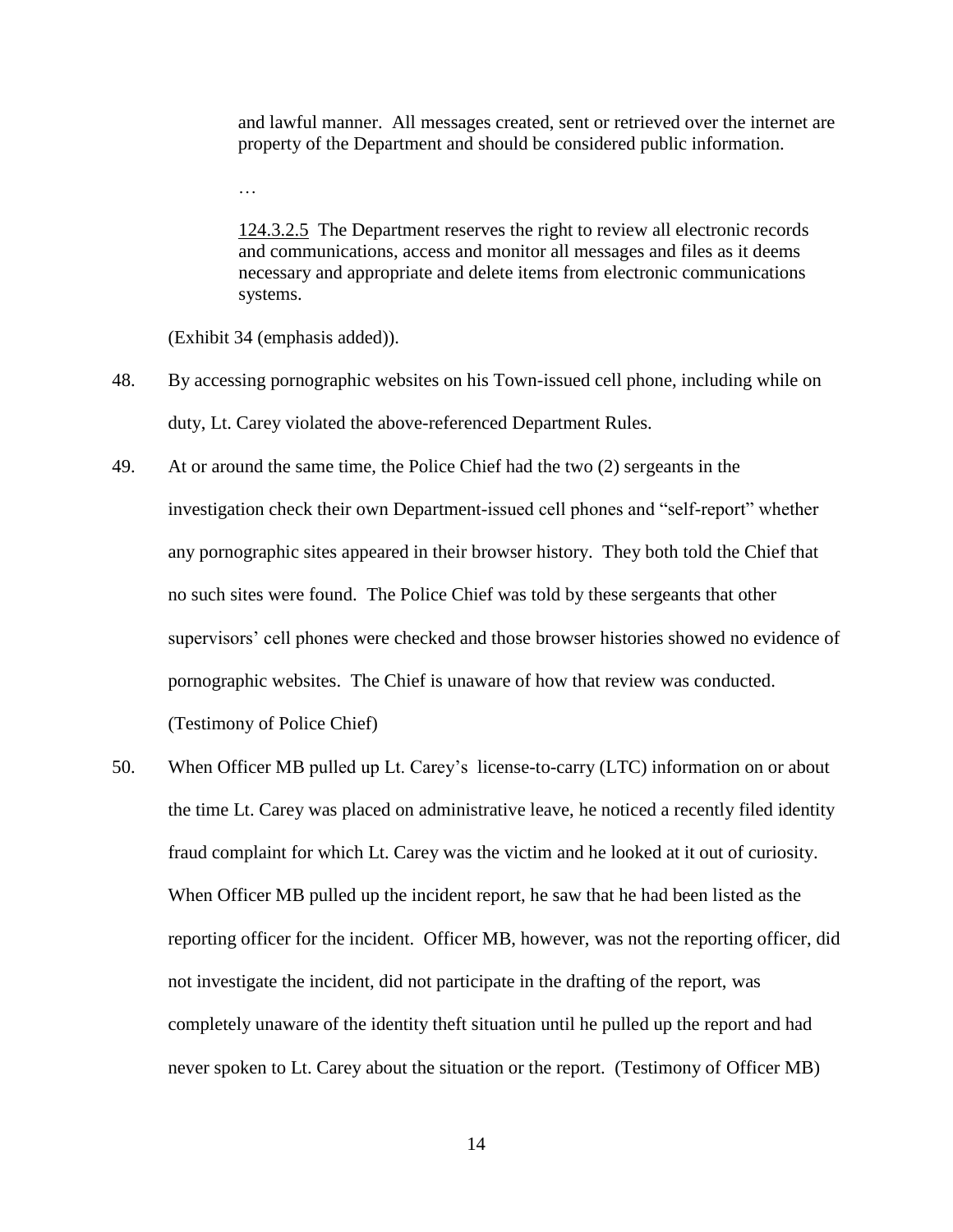- 51. During his Internal Affairs interview on December 27, 2016, Lt. Carey was asked twice whether he assigned the incident number for his identity fraud complaint and he denied it both times. (Exhibit 26, pp. 3-4) Instead, Lt. Carey asserted that the incident number was assigned by "[o]ne of the dispatchers." (Exhibit 26, p. 4) Lt. Carey also stated twice that he told Officer MB that he was assigning him as the reporting officer. (Exhibit 26, pp. 4-5)
- 52. The electronic records of the Department indicate that Lt. Carey assigned a call number on May 4, 2016 at 7:07 a.m. (Exhibit 14; Testimony of Christopher CN) The electronic records indicate that Lt. Carey assigned the incident number for 1601-371-OF on May 4, 2016 at 7:24 a.m. (Joint Exhibit 12; Joint Exhibit 42; Joint Exhibit 43; Testimony of Christopher CN) The electronic records indicate that Lt. Carey drafted the report narrative on May 4, 2016 at 10:09 a.m. and then modified the narrative at 10:16 a.m. (Joint Exhibit 13; Joint Exhibit 42; Testimony of Christopher CN). Lt. Carey conceded that he assigned the incident number and drafted the narrative in his testimony at the hearing. (Testimony of Christopher Carey)
- 53. Lt. Carey disobeyed Chief Armstrong's direct order "to answer all questions posed to you truthfully, accurately, and completely" when he stated, inaccurately, that a dispatcher assigned the incident number for 1601-371-OF. (Joint Exhibit 8; Joint Exhibit 26)
- 54. Lt. Carey never told Officer MB that he had been assigned as the reporting officer. (Testimony of Officer  $MB$ )<sup>4</sup>

 $\overline{a}$ 

55. Lt. Carey disobeyed Chief Armstrong's direct order "to answer all questions posed to you truthfully, accurately, and completely" when he stated inaccurately that he told Officer

 $4$  Lt. Carey and Officer MB offered conflicting testimony regarding whether Lt. Carey ever told Officer MB that he had listed him as the reporting officer. I credit the testimony of Officer MB.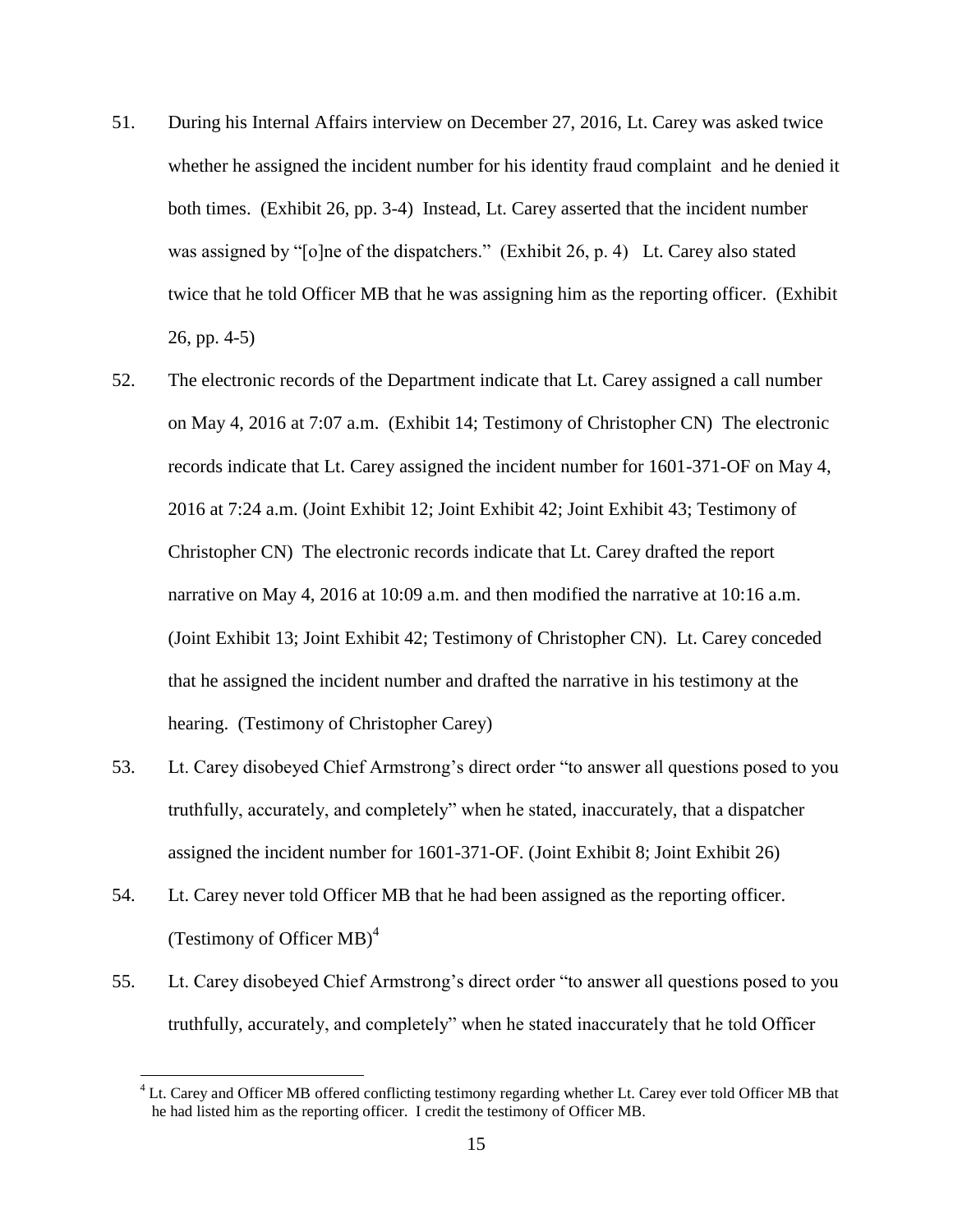MB that he had assigned him as the reporting officer for incident number 1601-371-OF. (Joint Exhibit 8; Joint Exhibit 26)

- 56. One of the employees interviewed during that investigation was JA (JA).
- 57. Shortly after JA began working at the Department in April 2004, then-Patrolman Carey assigned JA a project creating a spreadsheet from a thick printout of telephone numbers provided by Verizon which he contended was not available from Verizon in electronic form. The assignment involved significant work creating macros and entering data and took several days to complete. When JA returned with the completed spreadsheet and turned it over to then-Patrolmen Carey on a three-and-one-half inch diskette, he asked "What's this?" JA responded "This is the spreadsheet of the phone numbers you wanted." Patrolmen Carey took the diskette from her, looked at her, and then threw it in the trash. JA was offended and humiliated by Carey's behavior. JA testified that Carey's conduct had affected her morale because she had not expected to be hazed. (Testimony of JA)
- 58. In September 2005, when JA was hired full time as Computer Project Coordinator, she was approached by Carey who asked about the position. When JA told Carey what her title was, he chuckled and said "You're a secretary." When JA explained that the Chief created the position for her and brought her on full time to do a lot of Department's computer work, Carey again said "You're a secretary." JA said "No. Chris, I'm not. Marie is our secretary" to which Carey, again, replied "You're a secretary." JA was offended, felt demeaned and disrespected and felt that Carey was trying to put her in her place. (Testimony of JA)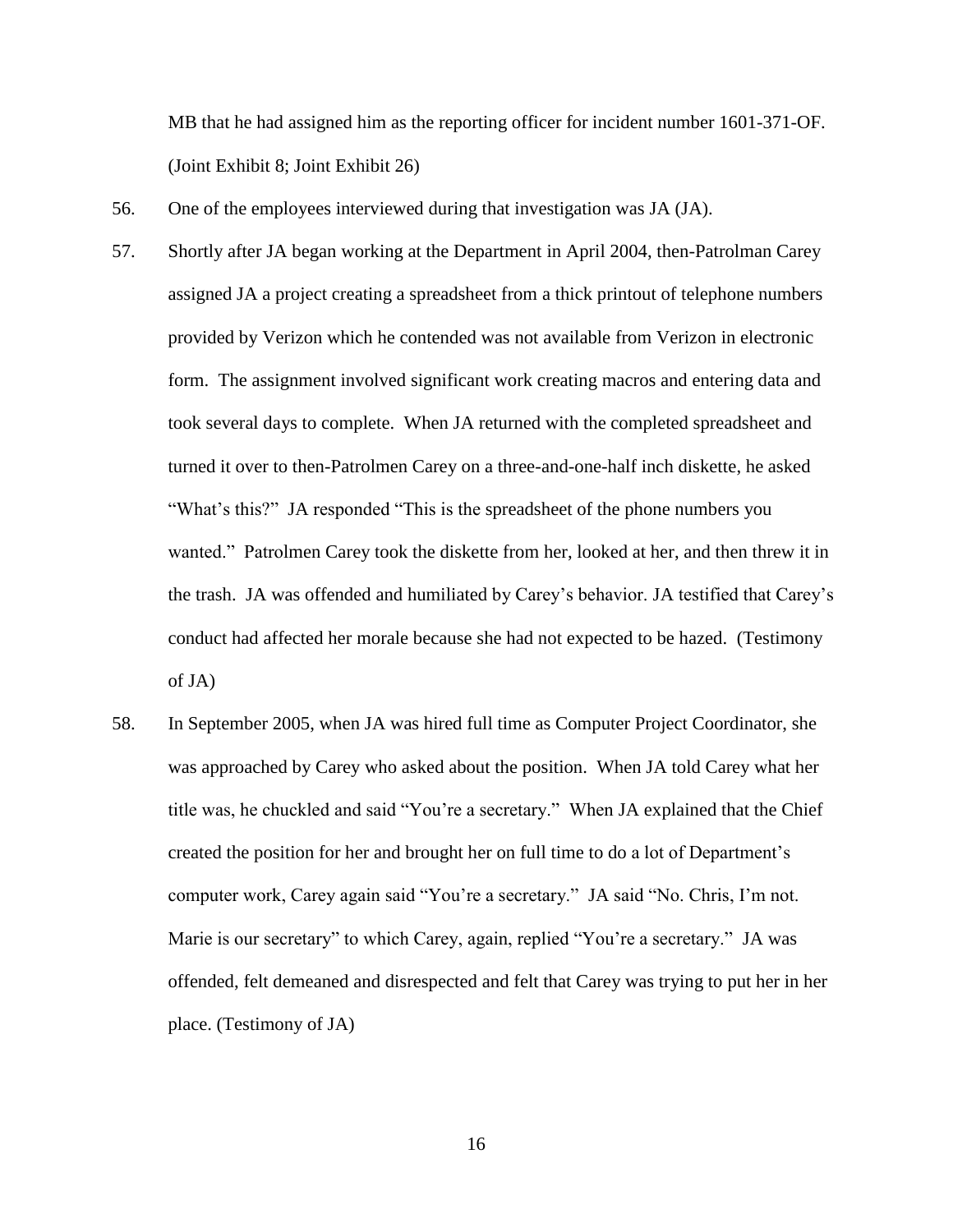- 59. In approximately 2008 or 2009, Police Chief Sherill offered JA a voucher for a class at Anna Maria College which had been provided to the Department for taking on one of Anna Maria's students as an intern. JA used the voucher to take a class on cyber-crime at Anna Maria. After learning that JA was taking a class on cyber-crime, Patrolmen Carey asked JA "Why would you take a cyber-crime course? It doesn't have anything to do with the work you are going to do, it's not like you would ever make a contribution to the police work that's done here." Lt. Carey said that it was a waste of the voucher. JA was insulted by his comments, felt disrespected and ridiculed and it adversely affected her morale. (Testimony of JA)
- 60. Sometime between 2006 and 2010, JA was involved in another incident with Lt. Carey. As part of her job duties, JA provided first level computer hardware and software support for the Department. On a particular day, one of the printers was not responding. The printer was hooked up behind Lt. Carey's desk and when JA got down on her hands and knees to examine the cables, she partially turned her head and Lt. Carey was behind her chuckling and gesturing to another male employee with his hands to indicate that JA had a big back side. JA was offended because she believed that Lt. Carey clearly meant to body shame and ridicule her. (Testimony of JA)
- 61. On yet another occasion, while Lt. Carey and JA were alone in the office they shared at the old police station, Lt. Carey asked JA "Have you ever heard the phrase once you go black, you'll never go back?" JA responded "Yes," hesitatingly. Lt. Carey then asked "Do you know what it means?" JA said "Yes, Chris, I know what it means." Lt. Carey asked "How do you know what it means?" JA responded "Because I went to college, I live in society, I work here, I watch TV, I don't know why, I just know what it means."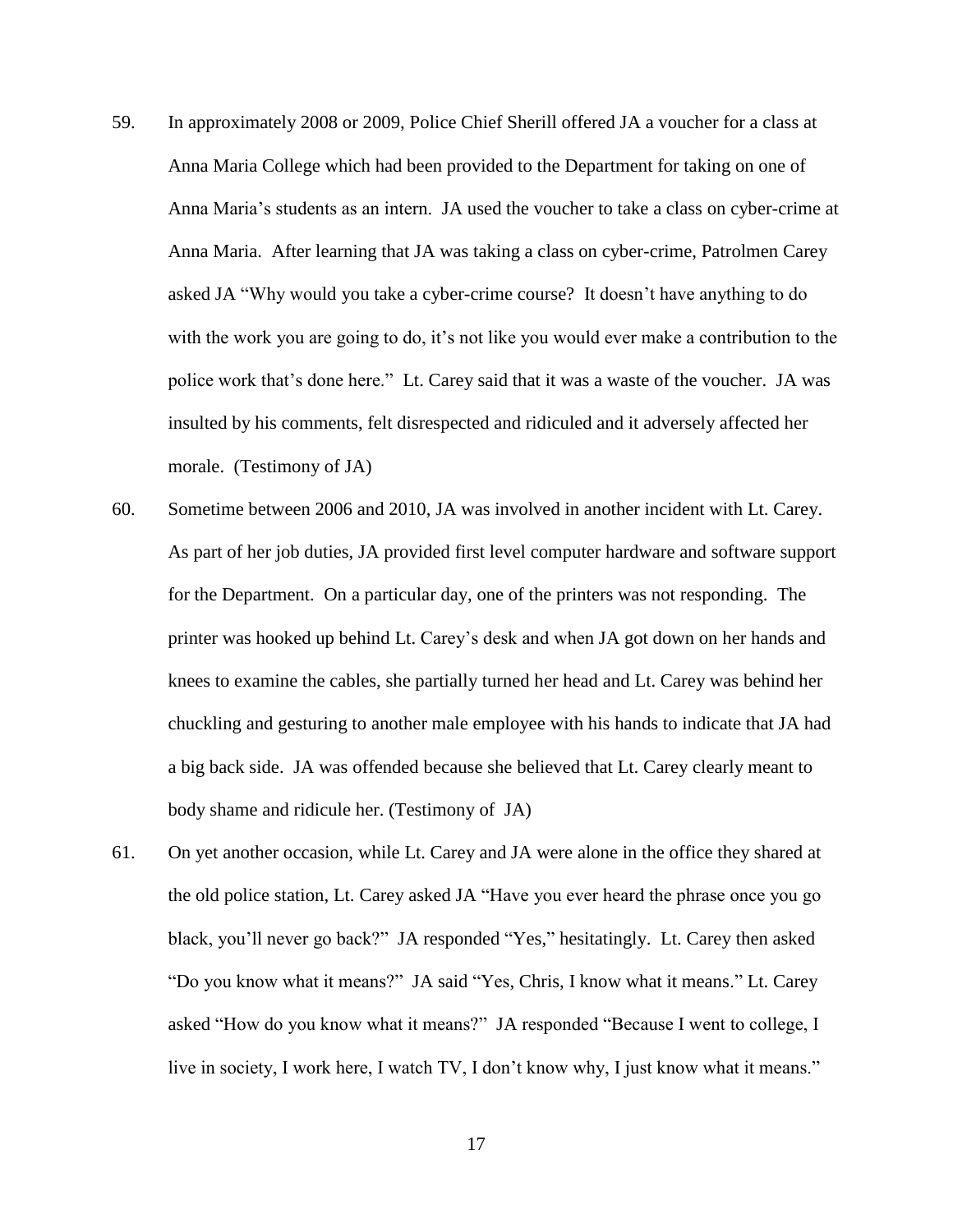Lt. Carey then asked "Well, what does it mean?" JA said "Chris, you know what it means." Lt. Carey pressed saying "I want to know what you think it means." JA said "Fine, It's my understanding that it means a black man is better endowed than a white man." Lt. Carey then asked "Do you know that firsthand?" JA responded "No, Chris, I don't." (Testimony of JA)

- 62. JA was offended. She felt that she had been bullied into answering questions that she wasn't comfortable answering because she was alone with him in the office. JA felt that the conversation was completely inappropriate and directed at her because she was a female. (Testimony of JA)
- 63. Lt. Carey also repeatedly and consistently referred to JA in conversations with others when he knew she could hear him as "the secretary" or words to that effect. JA has never held that position at the Department and, in fact, the vast majority of her duties have always been in information technology. That behavior has continued in the new building located at 1370 Main Street and up until shortly before Lt. Carey was placed on paid administrative leave on September 13, 2016. (Testimony of JA)
- 64. Lt. Carey also had a practice of asking JA questions, acting as though he really didn't know the answer and as if he really wanted her help, and then when she would respond, Lt. Carey would invariable say "No, that's not right," the answer is something else. The most recent of those incidents was within three months of Lt. Carey being placed on paid administrative leave. (Testimony of JA)
- 65. Lt. Carey's behavior prevented JA from coming to work at times. She took half a dozen "mental health days" and went home on two other occasions because of Lt. Carey's behavior. There were other times she came to work and her morale was so low that she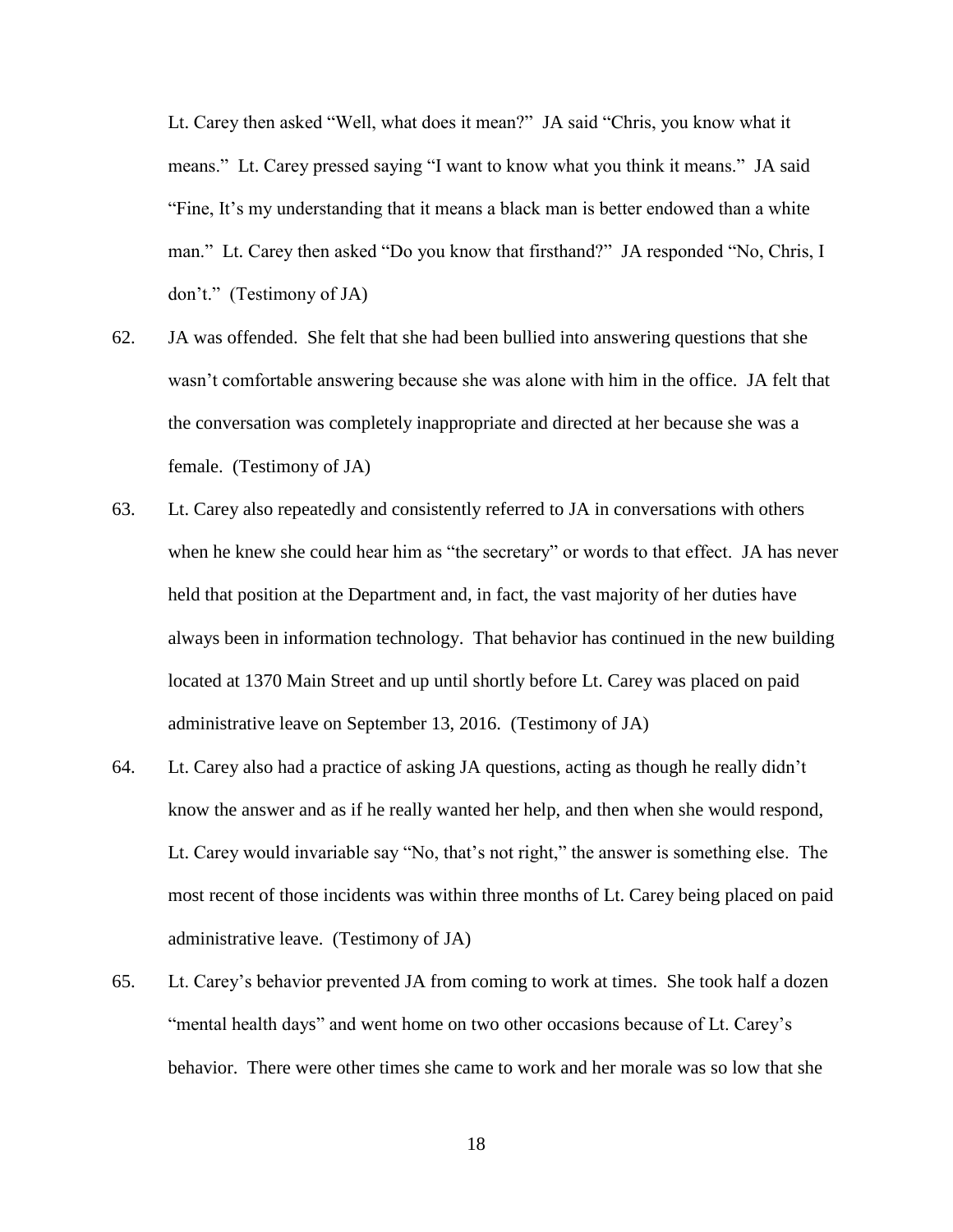didn't work as hard as she would have had the circumstances been otherwise. (Testimony

of JA)

The Town's Sexual Harassment Policy defines sexual harassment, in part, as:

"conversation … with sexual overtones;" "obscene or suggestive gestures;" "sexuallyoriented teasing;" "inquiries into one's sexual experiences;" "discussion of one's sexual activities;" "staring at parts of a person's body," and "sexually suggestive gestures, [and] leering." (Joint Exhibit 17, pp. 1-2)

- 66. The Town's Sexual Harassment Policy expressly provides that "[a]ny individual violating this policy will be subject to appropriate discipline, including possible discharge." (Joint Exhibit 17, p. 4)
- 67. Although the Town's Sexual Harassment Policy designates a Sexual Harassment

Grievance Officer, it also specifically provides that "[i]f an employee prefers to discuss a

possible sexual harassment problem with his or her supervisor, the employee may always

do so…" (Exhibit 17, p. 4)

68. The Town's Sexual Harassment Policy provides, in part, that:

If the Town finds that the allegations of the complaint have been established by the investigation, the Town will initiate discipline of the charged individual. Discipline will be appropriate to the offense and employees involved, and may include discharge …

(Joint Exhibit 17, pp. 4-5)

- 69. By his actions referenced above, Lt. Carey violated the Town's sexual harassment policy.
- 70. Over three (3) days in March and April 2017, a hearing officer designated by the Town conducted a hearing to determine whether Lt. Carey should be terminated. Lt. Carey did not testify at that hearing. (Exhibit 41)
- 71. On June 30, 2017, the Town terminated Lt. Carey from his employment. This appeal followed. (Stipulated Facts)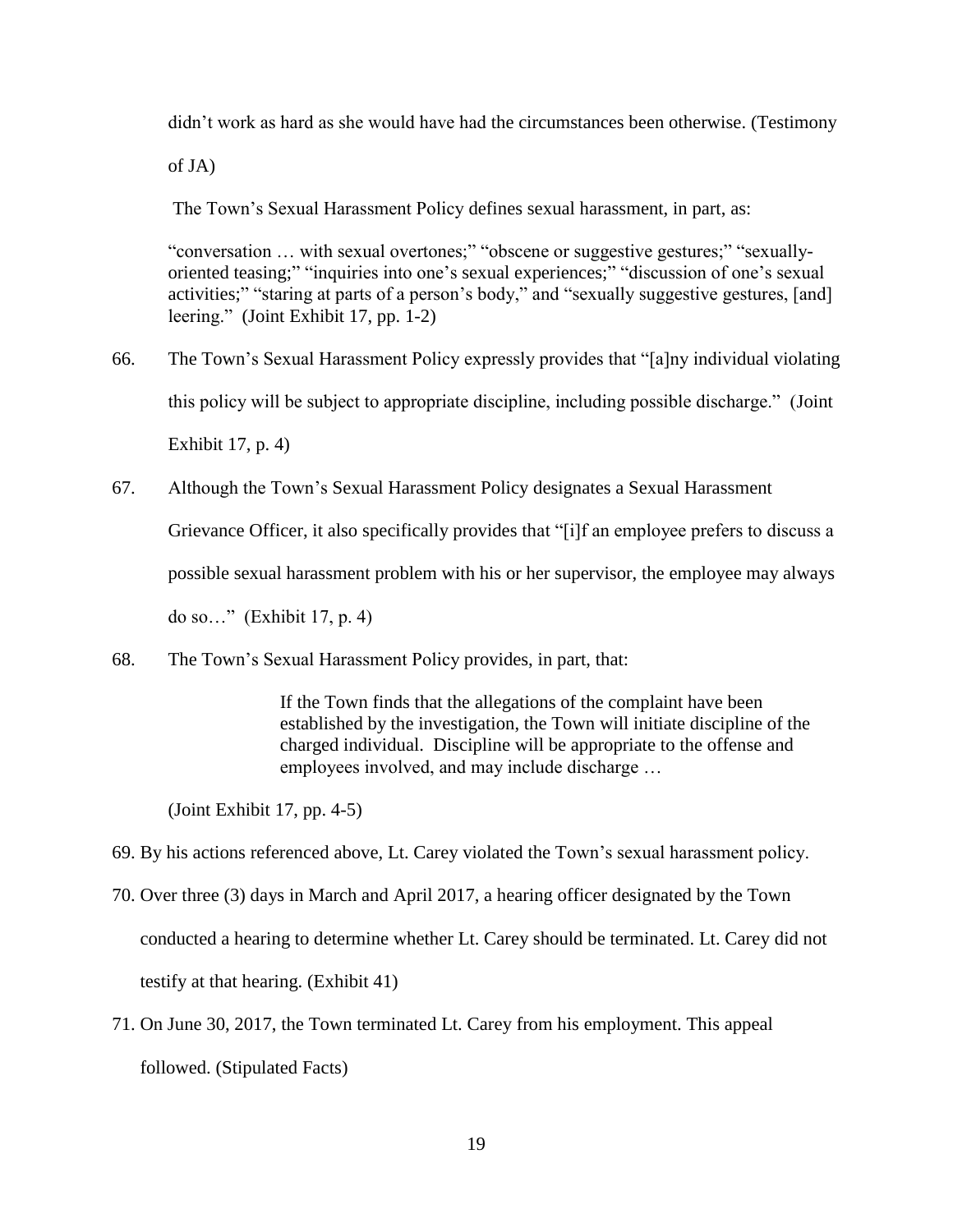72. On July 1, 2017, Detective Sergeant AP and Sgt. CN were promoted to Provisional

Lieutenant by Chief Armstrong. (Testimony of Sgt. CN)

### *Applicable Civil Service Law*

G.L. c. 31, § 43 provides:

"If the commission by a preponderance of the evidence determines that there was just cause for an action taken against such person it shall affirm the action of the appointing authority, otherwise it shall reverse such action and the person concerned shall be returned to his position without loss of compensation or other rights; provided, however, if the employee by a preponderance of evidence, establishes that said action was based upon harmful error in the application of the appointing authority's procedure, an error of law, or upon any factor or conduct on the part of the employee not reasonably related to the fitness of the employee to perform in his position, said action shall not be sustained, and the person shall be returned to his position without loss of compensation or other rights. The commission may also modify any penalty imposed by the appointing authority."

 An action is "justified" if it is "done upon adequate reasons sufficiently supported by credible evidence, when weighed by an unprejudiced mind; guided by common sense and by correct rules of law;" Commissioners of Civil Service v. Municipal Ct. of Boston, 359 Mass. 211, 214 (1971); Cambridge v. Civil Service Comm'n, 43 Mass.App.Ct. 300, 304 (1997); Selectmen of Wakefield v. Judge of First Dist. Ct., 262 Mass. 477, 482 (1928). The Commission determines justification for discipline by inquiring, "whether the employee has been guilty of substantial misconduct which adversely affects the public interest by impairing the efficiency of public service;" School Comm. v. Civil Service Comm'n, 43 Mass.App.Ct. 486, 488 (1997); Murray v. Second Dist. Ct., 389 Mass. 508, 514 (1983).

 The Appointing Authority's burden of proof by a preponderance of the evidence is satisfied "if it is made to appear more likely or probable in the sense that actual belief in its truth, derived from the evidence, exists in the mind or minds of the tribunal notwithstanding any doubts that may still linger there;" Tucker v. Pearlstein, 334 Mass. 33, 35-36 (1956).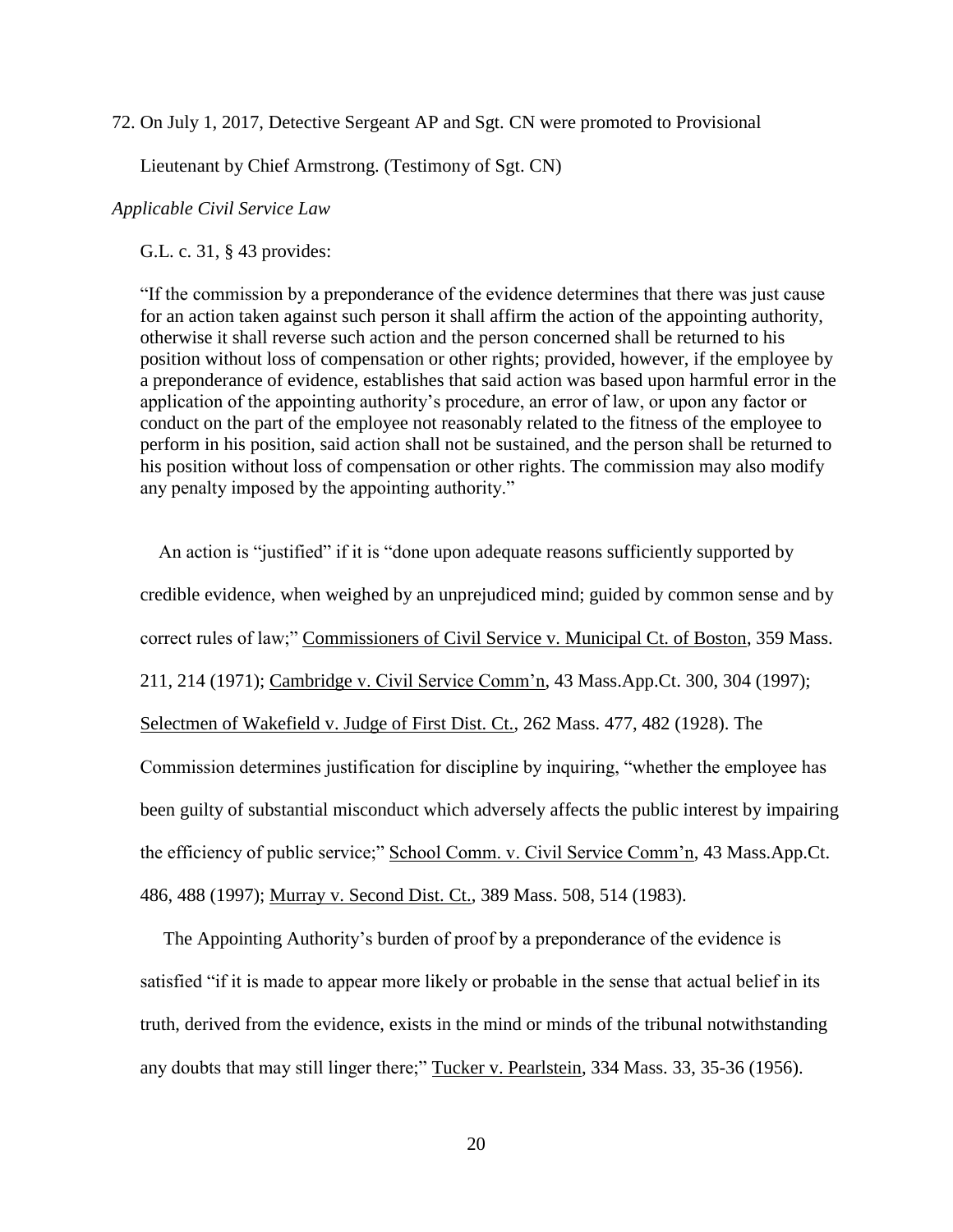Under section 43, the Commission is required "to conduct a de novo hearing for the purpose of finding the facts anew;" Falmouth v. Civil Service Comm'n, 447 Mass. 814, 823 (2006) and cases cited. However, "[t]he commission's task.. .is not to be accomplished on a wholly blank slate. After making its de novo findings of fact, the commission does not act without regard to the previous decision of the [appointing authority], but rather decides whether 'there was reasonable justification for the action taken by the appointing authority in the circumstances found by the commission to have existed when the appointing authority made its decision'," which may include an adverse inference against a complainant who fails to testify at the hearing before the appointing authority; Id., quoting internally from Watertown v. Arria, 16 Mass.App.Ct. 331, 334 (1983) and cases cited.

#### *Analysis*

 By a preponderance of the evidence, The Town has shown that Lt. Carey engaged in substantial misconduct which adversely affects the public interest by:

1. Engaging in inappropriate behavior toward a female employee of the Department;

2. Accessing pornographic websites on his Town-issued cell phone while on duty;

3. Failing to follow the Police Chief's order to provide the pass code to his Town phone;

4. Filing an inaccurate police report;

5. Failing to document the transfer of a firearm from the evidence room to a locker.

#### *1. Engaging in inappropriate behavior toward a female employee of the Department*

I listened carefully to the testimony of JA, a female employee of the Department. She was a good witness and I credit the entirety of her testimony. JA testified credibly that she did not report the litany of inappropriate behavior by Lt. Carey until interviewed by investigators in 2016 as she was concerned that filing a complaint against a uniformed member of the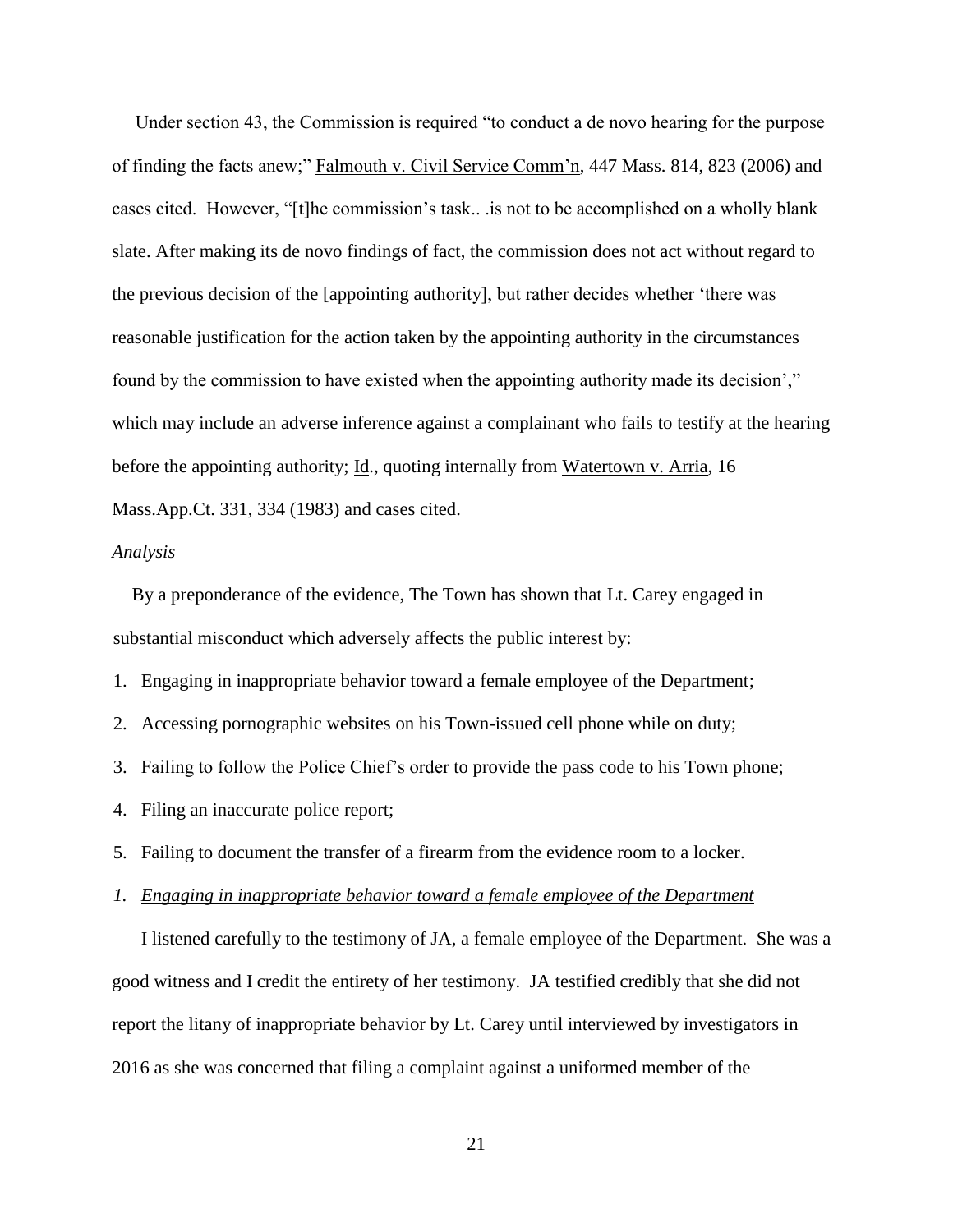Department could jeopardize her job, which, as a single parent, she relied upon to support her family.

 JA testified, convincingly, that she was offended by Lt. Carey's conduct and that it adversely affected her morale. JA testified that although she no longer works in close proximity to Lt. Carey, he had referred to her as a "secretary" several times in the six months preceding his placement on paid administrative leave on September 13, 2016. Lt. Carey conceded in his testimony that "I could've said that. I mean that's something I would likely say . . ." In regard to commenting on her body when JA was down on the floor checking computer cables, Lt. Carey testified that "I could've done it". JA was offended because Lt. Carey clearly meant to poke at her for the size or shape of her body and because that conduct was directed at her because she was a female. As described in the findings, Lt. Carey also made inappropriate inquiries of JA concerning her familiarity with the phrase "once you go black, you never go back."

 The conduct outlined above violates the Town's Sexual Harassment policy and constitutes conducting unbecoming an officer.

 I reviewed the Appellant's arguments that he did not receive adequate notice of this charge; that the investigation regarding this allegation was a "fishing expedition" and did not follow the Town's procedures regarding sexual harassment allegations; that the Town failed to investigate "others" referenced by JA; that there was no evidence that he engaged in similar behavior toward other female employees; and that the allegations were stale, referencing the 300-day filing requirement by MCAD complainants.

 The charge notice regarding this allegation was sufficiently specific to satisfy the requirements of the civil service law. When Officer JB made allegations regarding the workplace behavior of Lt. Carey, the Town was *required* to investigate. It was clear through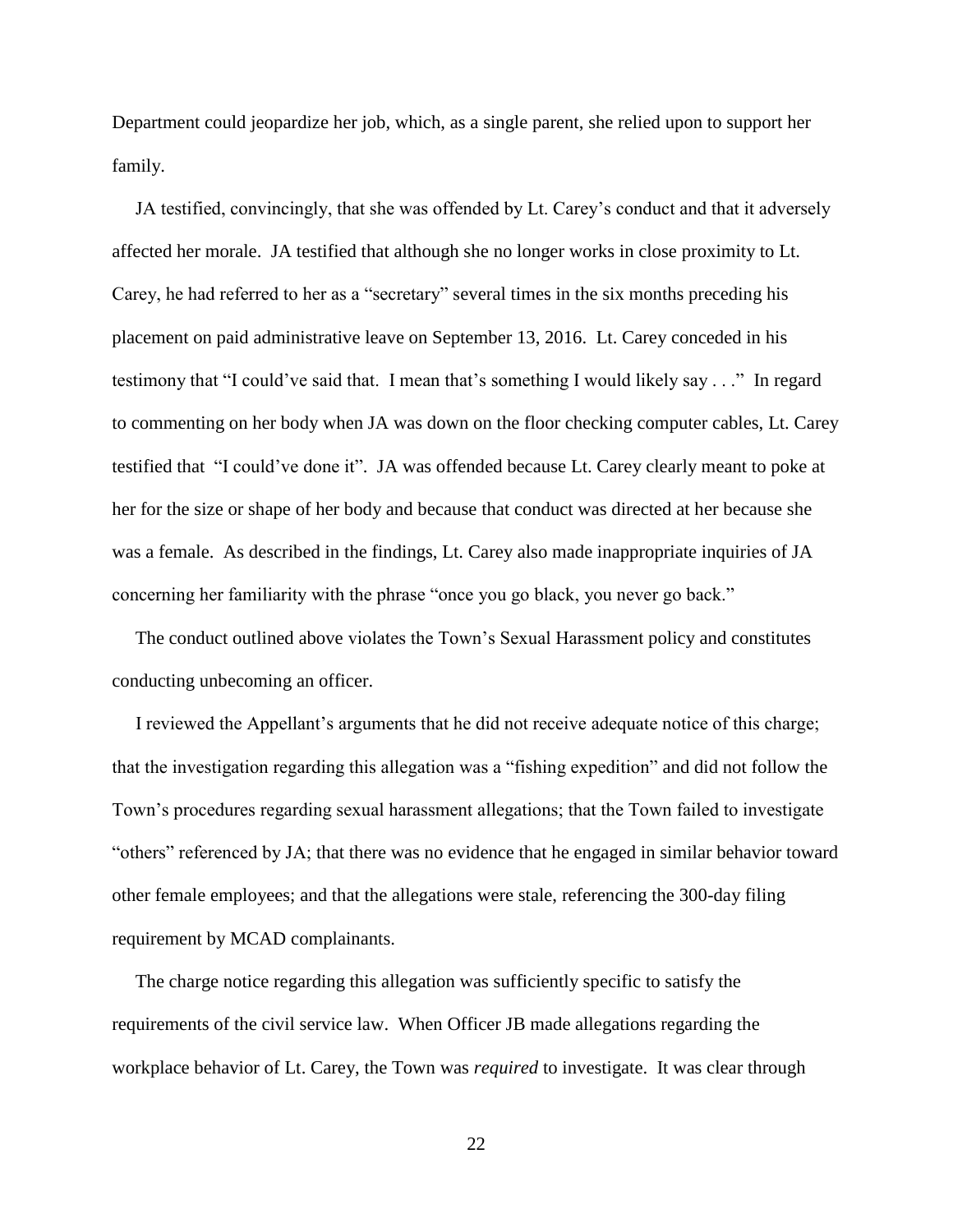JA's testimony before the Commission that while "others" may have engaged in isolated incidents that she may have found offensive over the years, no officer engaged in the same type of repeated and inappropriate behavior as Lt. Carey. Finally, I don't believe the 300-day filing requirement with MCAD stands for the proposition that the Department could not investigate whether Lt. Carey violated the Town's sexual harassment policy that included a period of time more than 300 days prior to the reporting date. Even if it did, the Town also found that Lt. Carey's behavior, similar to the other offenses, also constituted the supportable charge of conducting unbecoming a police officer.

### *2. Accessing pornographic websites on his Town-issued cell phone while on duty*

 During his testimony before the hearing, Lt. Carey conceded that he regularly viewed pornography on his Town-owned and issued cell phone while on duty.

 I did consider that the Town failed to conduct a similar search of the Town-issued cell phones of other police officers. To ensure clarity, it was clear to me that the alleged "search" of other officers' browser history was neither serious nor thorough. Rather, it was an (unsuccessful) attempt to show that Lt. Carey was not being singled out for a search of his phone, which included the unusual step of having data from an employee's Town-issued cell phone extracted and reviewed. That notwithstanding, the undisputed fact here is that Lt. Carey violated the Town's policies by using his Town-issued cell phone, including while on duty, to access pornographic websites. In regard to whether the Town's actions (or inaction) constituted disparate treatment against Lt. Carey, I considered that in my analysis (below) regarding whether a modification of the penalty is warranted here.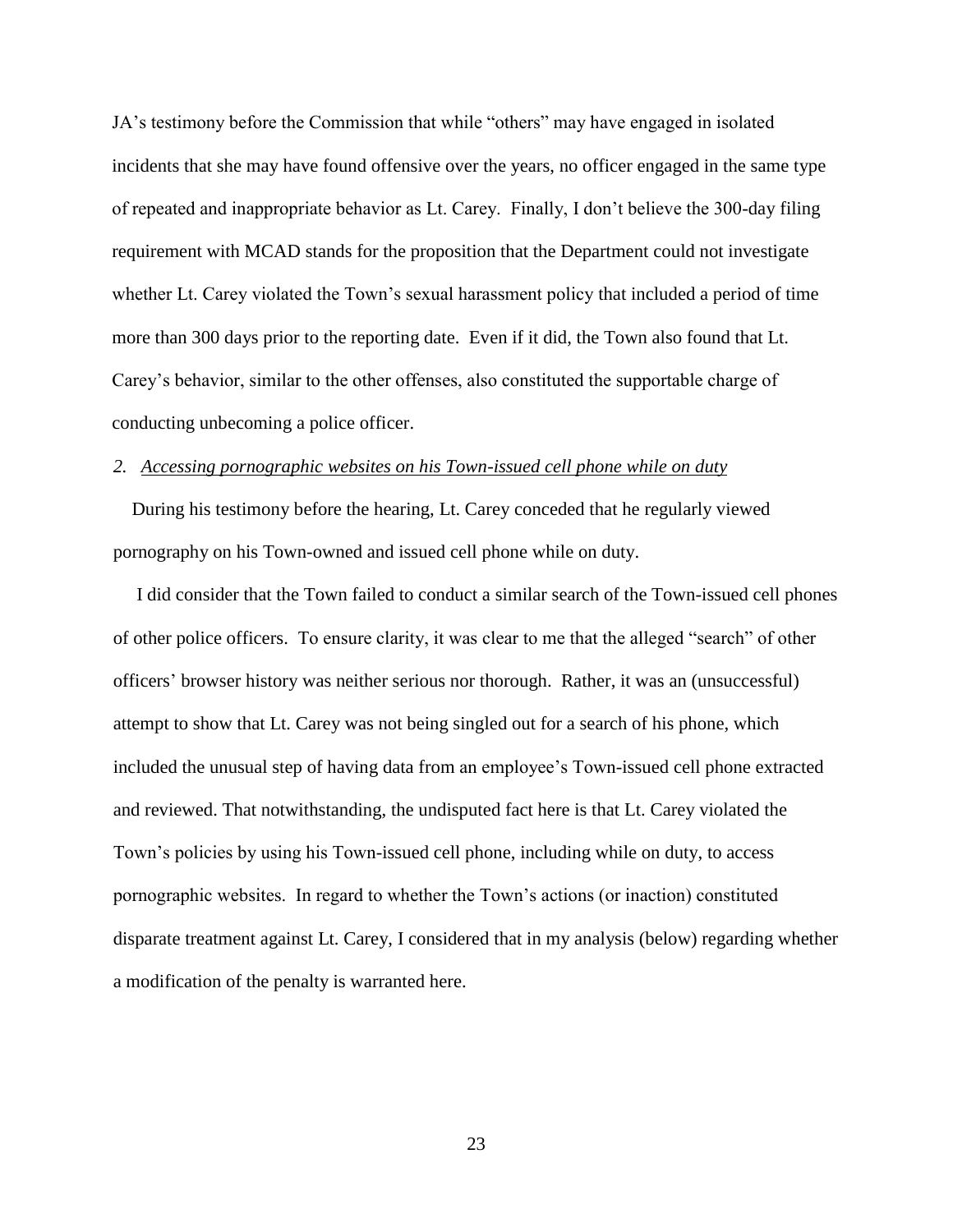#### *3. Failing to follow the Police Chief's order to provide the pass code to his Town phone*

 Lt. Carey was ordered, twice, to provide the password to his Department issued cell phone and he failed to do so. While there may be some disagreement as to the exact words spoken and whether Lt. Carey ever said, "No," there is no dispute that the request was made twice and that Chief Armstrong expressly stated that it was an order.

 Pursuant to Section RR 2.18 of the Department's Rules and Regulations, all officers are required to abide by all Departmental Rules and Regulation both on and off duty. Section RR 2.22 of the Rules and Regulations of the Holden Police Department provides, in relevant part, that "[a]ll members shall perform any legal and lawful order given them by a Superior Officer or a Senior Officer." Moreover, the Policies and Procedures of the Department make it clear that no officer is guaranteed a right of privacy in his Department owned and issued cell phone, that all material sent or received over the internet is considered public information, and that Department reserves the right to inspect Department-owned and-issued communications equipment at any time and as it deems necessary and appropriate.

 Lt. Carey has suggested that the fact that he used the same password for the Department security door and his cell phone and, therefore, the Department had that password in its electronic files as his security door password somehow mitigates his refusal to affirmatively disclose it. This is unavailing. As Lt. Carey conceded, he was not required to use the same password and it was his decision to use the same password for both purposes. He did not affirmatively disclose the password and but for the diligence of Detective Sergeant AP and Officer MB in checking to see whether he might have used the same code for both purposes, the Department would not have discovered the password or been able to extract the phone's data on November 16, 2016.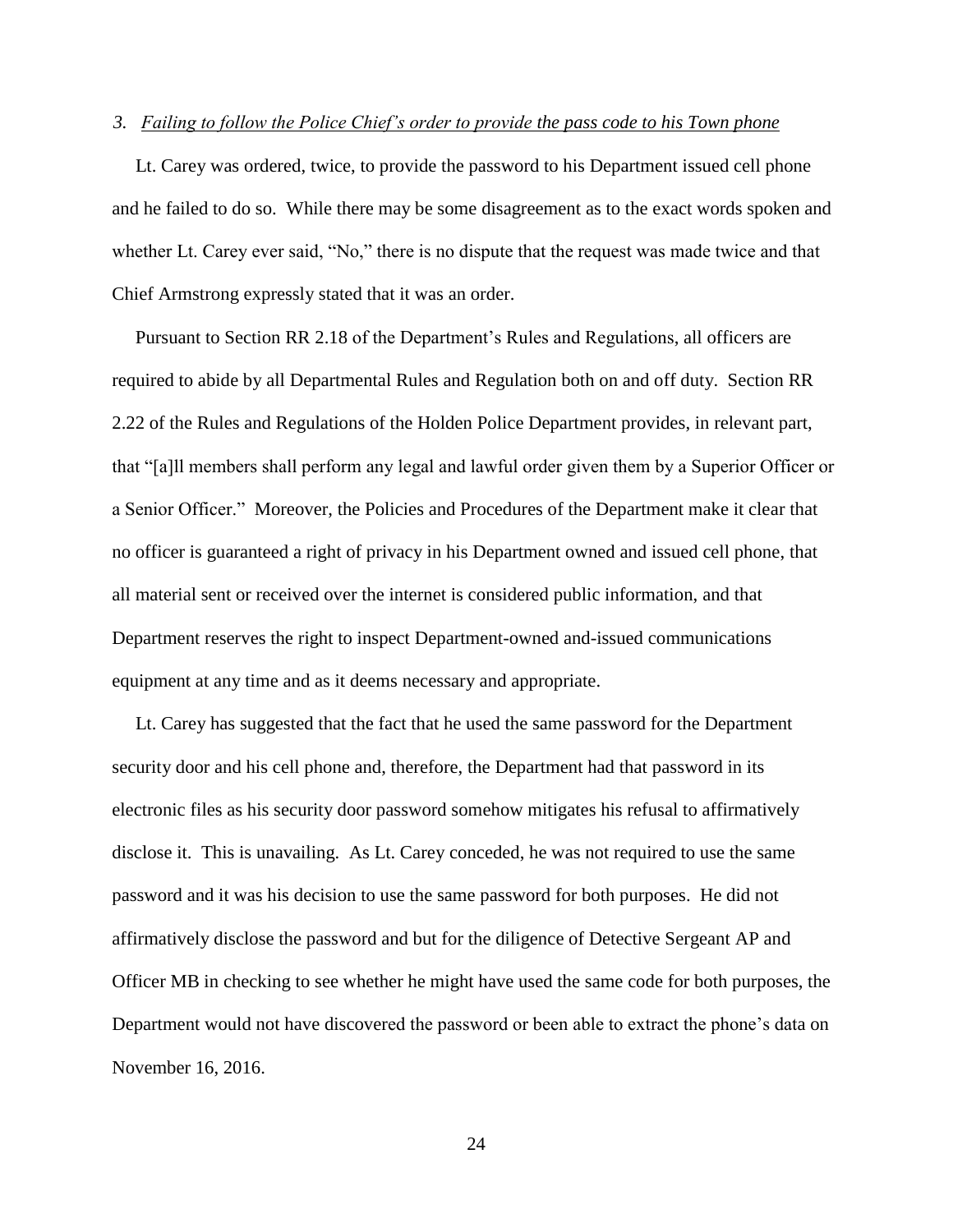Based on the clear policies of the Department, Lt. Carey had no privacy rights in his Department issued cell phone or any of the electronic data contained in it including, without limitation, his browser history. All officers are charged with learning and abiding by all of the Departments Policies and Procedures. As such, the Order was lawful and unequivocal. The desire to consult with an attorney and/or a misplaced belief that a person could have any "privacy" rights in Town-owned communications equipment do not render the order unlawful and are not a valid basis for refusing to comply with a lawful order.

#### *4. Filing an inaccurate Police Report*

 Lt. Carey violated Department Rules and Regulations by incorrectly listing Officer MB as the reporting officer on an incident report. Lt. Carey admits that he took out the incident number and drafted the narrative. Lt. Carey admits that Officer MB did not write the narrative. This establishes that Lt. Carey was the reporting officer. Thus, as Officer MB testified, credibly and without contradiction, the proper procedure would have been to list Lt. Carey, who drafted the report, as the reporting officer. It follows then that Lt. Carey's listing of Officer MB as the reporting officer, who did not write the report and had no knowledge of the incident, was inaccurate and therefore violated those Department Rules and Regulations which provides, in relevant part, that "[n]o member or employee of the Department shall make false official reports, or knowingly enter or cause to be entered in any Department books or records, any inaccurate, false, or improper 'bookings' or registration of police information or matter."

 Lt. Carey initially denied that he assigned the incident case number and instead claimed that it was assigned by "[o]ne of the dispatchers." This is contrary to Officer MB's credible testimony and the call log which indicates that Lt. Carey assigned the incident number. Similarly, Lt. Carey asserted multiple times in his internal affairs interview that he notified Officer MB that he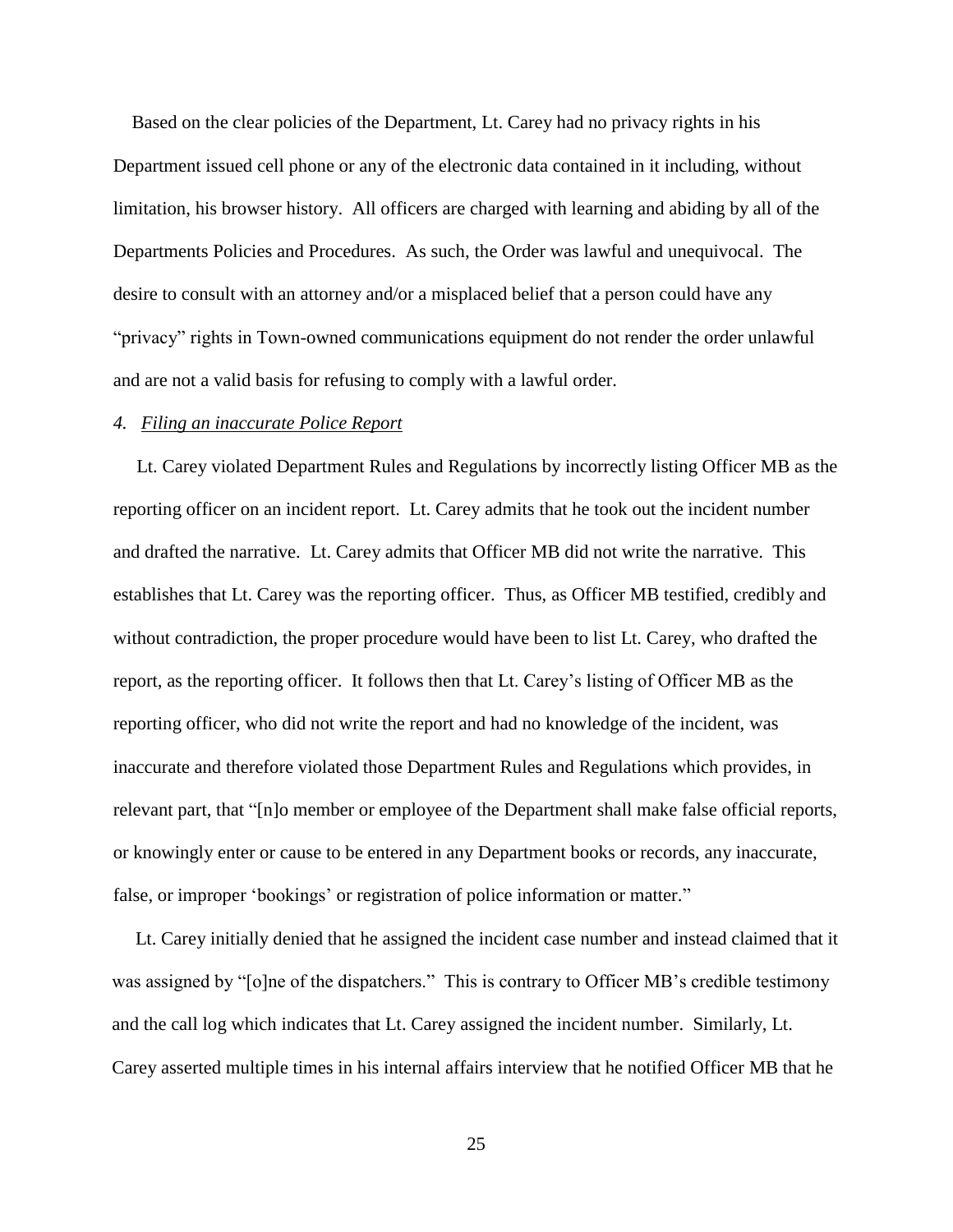had advised him (MB) that he had listed him as the reporting officer for that incident. Officer MB credibly testified that Lt. Carey did not approach him to notify him that he had been listed as the reporting officer for the incident and that he was wholly unaware of the report and underlying incident itself until he saw a reference to it during his check on the status of Lt. Carey's LTC on September 14, 2016.

### 5. Failing to document the transfer of a firearm from the evidence room to a locker.

 Lt. Carey admitted both at the hearing and during his internal affairs interview that he removed a citizen's firearm from the Evidence Room which was being held as custodial property for safekeeping, gave it to Officer MB and did not document its removal or entrustment to Officer MB. Instead, Lt. Carey asked Officer MB to handle the paperwork. Officer MB lacked the computer credentials necessary to even document the removal of that custodial property from the Evidence Room in the tracking system. Further, Lt. Carey did not sign the property log and provide an explanation as to why the property was being released from the "Property Room." This is an express requirement anytime property is removed from the Evidence Room.

 Thus, even though Lt. Carey, based on my findings, did have the authority to enter the Evidence Room to retrieve the firearm, he violated a number of procedural mandates concerning the record keeping requirements for the removal of property from the Evidence Room.

#### *Just Cause for Termination*

 Having determined that Lt. Carey did engage in the alleged misconduct, I must determine whether the level of discipline (termination) was warranted.

As stated by the SJC in Falmouth v. Civ. Serv. Comm'n, 447 Mass. 814, 823-825 (2006):

 "After making its de novo findings of fact, the commission must pass judgment on the penalty imposed by the appointing authority, a role to which the statute speaks directly. G.L. c. [31], s. § 43 ('The commission may also modify any penalty imposed by the appointing authority.') Here the commission does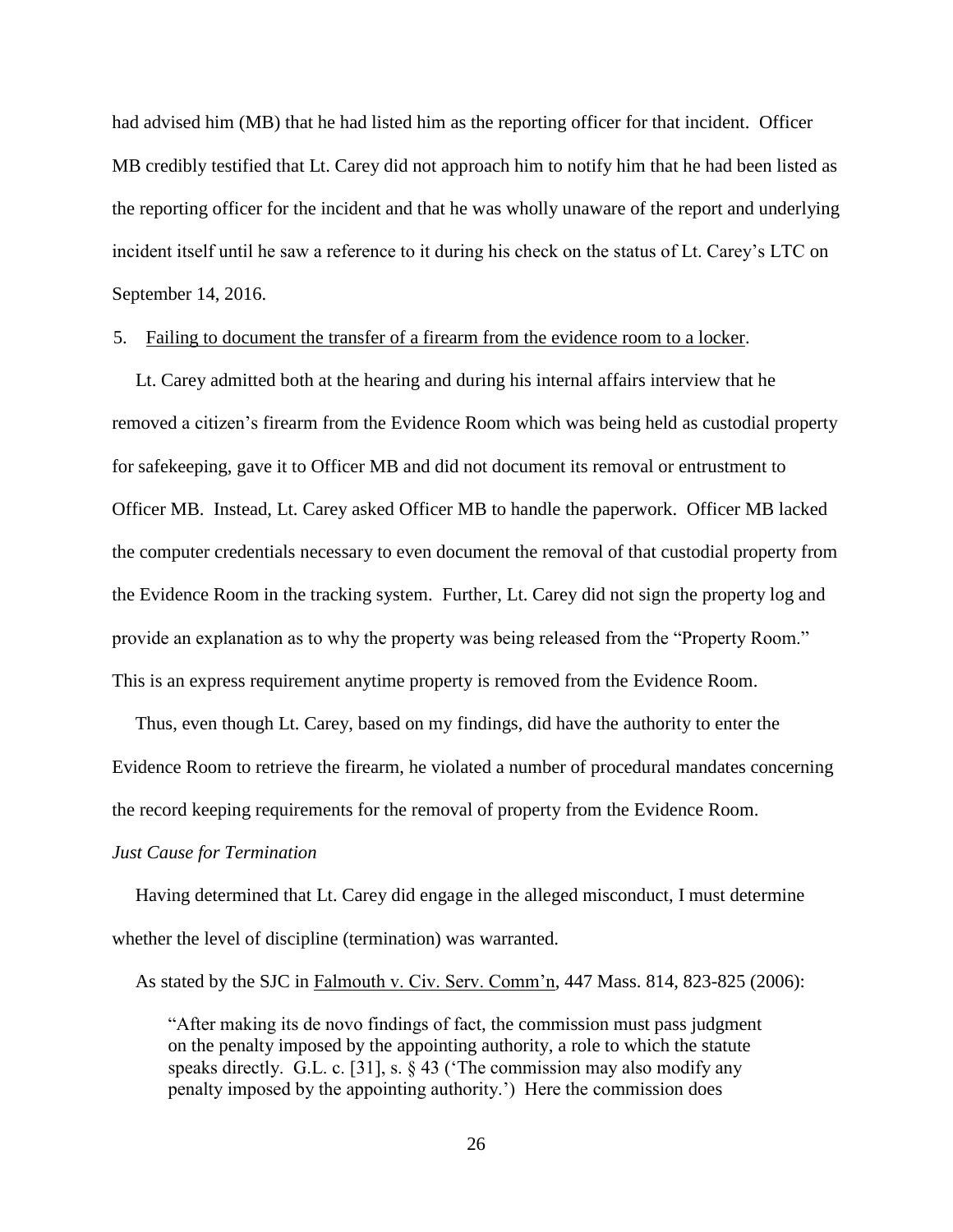not act without regard to the previous decision of the [appointing authority], but rather decides whether 'there was reasonable justification for the action taken by the appointing authority in the circumstances found by the commission to have existed when the appointing authority made its decision." Id. citing Watertown v. Arria,16 Mass.App.Ct. 331, 334 (1983).

"Such authority to review and amend the penalties of the many disparate appointing authorities subject to its jurisdiction inherently promotes the principle of uniformity and the 'equitable treatment of similarly situated individuals.' citing Police Comm'r of Boston v. Civ. Serv. Comm'n, 39 Mass.App.Ct. 594, 600 (1996). However, in promoting these principles, the commission cannot detach itself from the underlying purpose of the civil service system— 'to guard against political considerations, favoritism and bias in governmental employment decisions." Id. (citations omitted).

--

"Unless the commission's findings of fact differ significantly from those reported by the town or interpret the relevant law in a substantially different way, the absence of political considerations, favoritism or bias would warrant essentially the same penalty. The commission is not free to modify the penalty imposed by the town on the basis of essentially similar fact finding without an adequate explanation." Id. at 572. (citations omitted).

 My findings do not differ significantly from those reported by the Town. Similar to the Town, I have found that Lt. Carey engaged in misconduct by: engaging in inappropriate behavior toward a female employee of the Department; accessing pornographic websites on his Town-issued cell phone while on duty; failing to follow the Police Chief's order to provide the pass code to his Town phone; filing an inaccurate police report; and failing to document the transfer of a firearm from the evidence room to a locker. While the Town did not adequately prove the charge of insubordination relating to accessing the evidence room, it is clear that the Town, based on the other charges which I found to be adequately supported, would have terminated Lt. Carey.

 I considered the Appellant's argument that the Town showed bias against him by initially launching an investigation based on uncorroborated criminal allegations and that the ensuing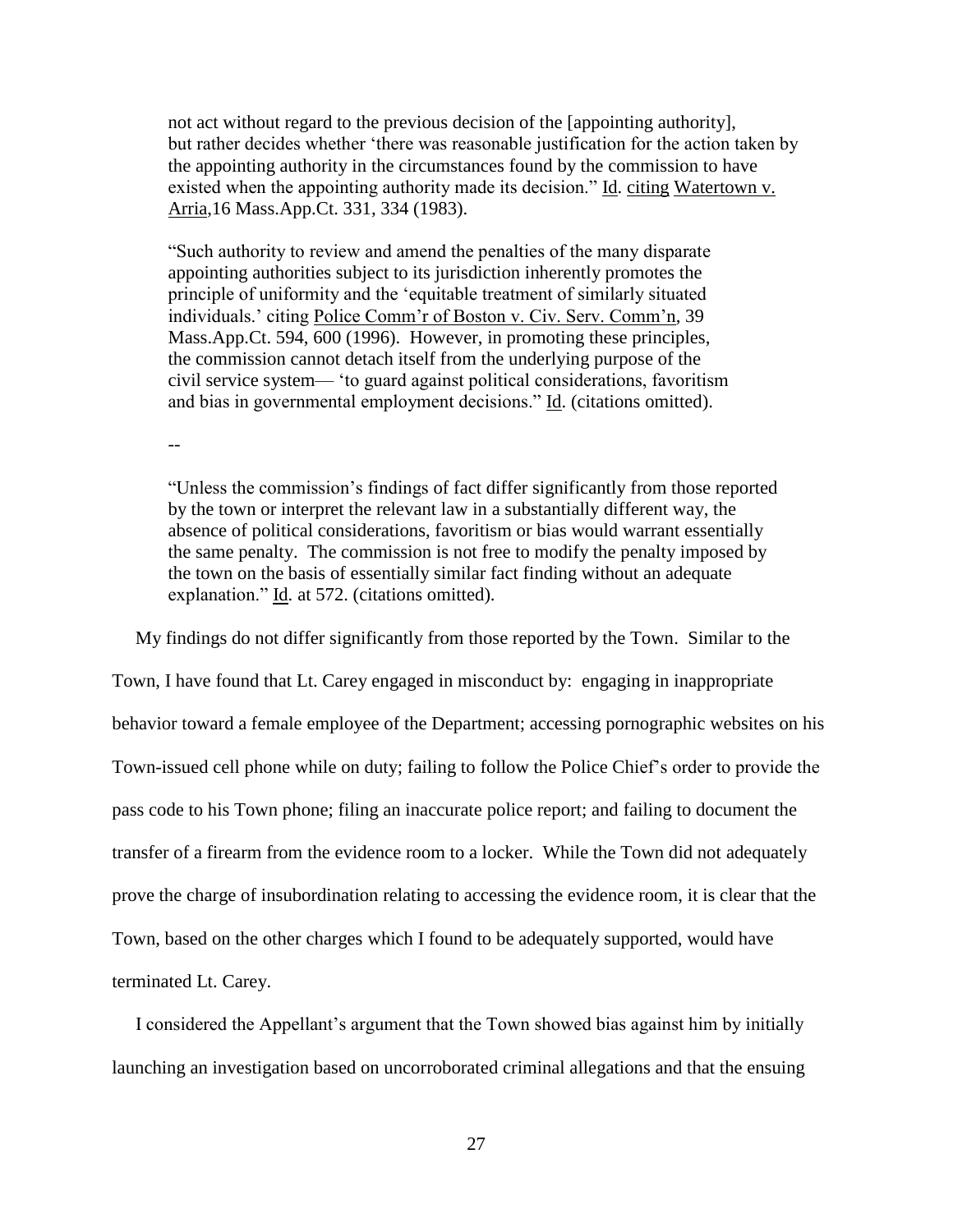investigations were not fair and impartial, but, rather "targeted and biased … fishing expedition[s]" designed solely to "gather whatever potentially damaging information they could to justify …" the Appellant's termination.

 The peculiar course of events here, including how the initial criminal allegations came about, and the domino-like nature of the ensuing charges and investigations, warrants a healthy degree of skepticism and careful review.

 A uniformed Holden police officer, who only weeks earlier had apparently been questioned by Lt. Carey regarding potential allegations of OUI and a call that appears to have been "cleared" by an off-duty police officer who is her brother, accused Lt. Carey of criminal behavior from twenty (20) years ago. This police officer did not make these allegations by filing a police report and/or reporting the criminal allegations to one of her superiors (i.e. – the Police Chief), but, rather, apparently she leveled the charges during a casual conversation in the dispatch room of the Holden Police Department. It was only after a civilian dispatcher reported this conversation to a detective, who related the information to a sergeant, who conveyed the information to the Police Chief, that an investigation ensued. While this raises legitimate questions regarding the motivation of the "reporting" police officer, and why she failed to properly (and timely) report her knowledge of a crime that had allegedly been committed, the Police Department could not ignore these criminal allegations.

 The Police Chief, after hearing of these allegations, was justified in asking a police sergeant to conduct an initial investigation, and then turning the matter over to the State Police. Similarly, the Police Chief's decision to place "administrative restrictions" on Lt. Carey while the State Police investigation was pending appears to have been an appropriate attempt to balance the seriousness of the charges with the dearth of corroborating information.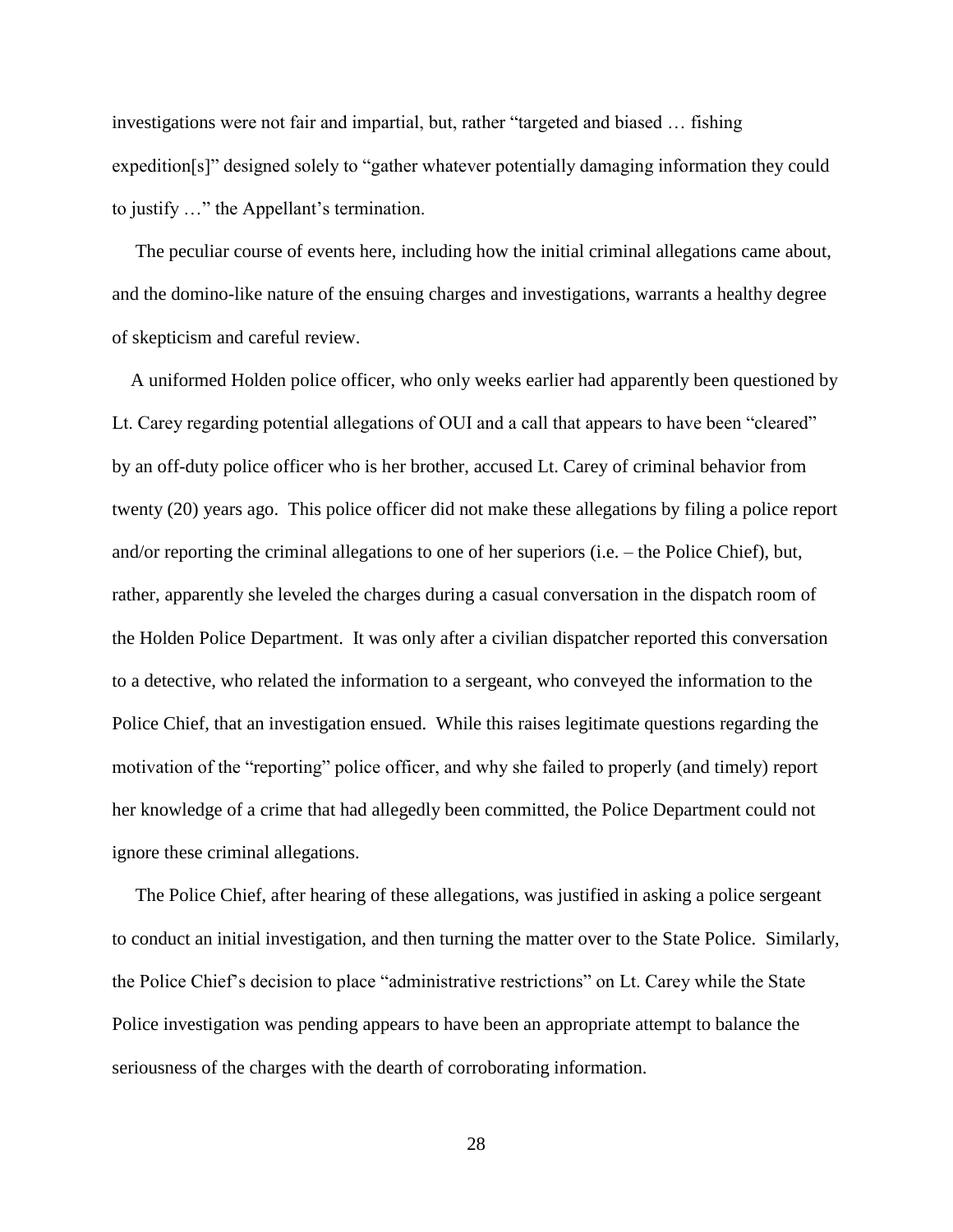Further, when the Department became aware of allegations (made by the same police officer who made the statements in the Dispatch Room) that Lt. Carey engaged in inappropriate behavior toward her several years ago, and that Lt. Carey had allegedly been "liking" photographs of female employees in bathing suits on Facebook, they were justified in conducting interviews of other female employees.<sup>5</sup> While, consistent with the Town's sexual harassment policy, the matter should have been investigated by the Town's Sexual Harassment Officer (the Town Manager), that misstep does not alter the fact that, ultimately, a civilian female employee provided Department investigators with a litany of alleged incidents that, if true, would fall squarely under the definition of sexual harassment and conduct unbecoming a police officer. Those serious allegations, raised by an incumbent employee working in the same location as Lt. Carey, justified the Department's decision, at that point, to place Lt. Carey on administrative leave and require the return of his Department-issued firearm and other equipment including his Department-issued cell phones.

 I carefully reviewed the parties' arguments (and cases cited) regarding whether the Department's decision to extract all data from the Appellant's Department-issued cell phone was justified and/or whether it showed that the Appellant was being treated similarly to other police officers. While, as referenced above, I found the Police Chief's purported review of the web browser histories of other officers to be perfunctory and lacking any seriousness, the fact is that none of these other officers were being placed on administrative leave due to serious allegations including sexual harassment. The decision to extract information from the Department-issued cell phone was permissible and, in light of the particular allegations raised by Officer JB (i.e. – Lt. Carey allegedly "liking" certain Facebook photos of female employees in bathing suits), the

 $\overline{a}$ 

<sup>&</sup>lt;sup>5</sup> While it is perplexing that the Department, or the Town, did not conduct an investigation of the further allegations by Officer JB, it does not have any impact on the outcome of this appeal.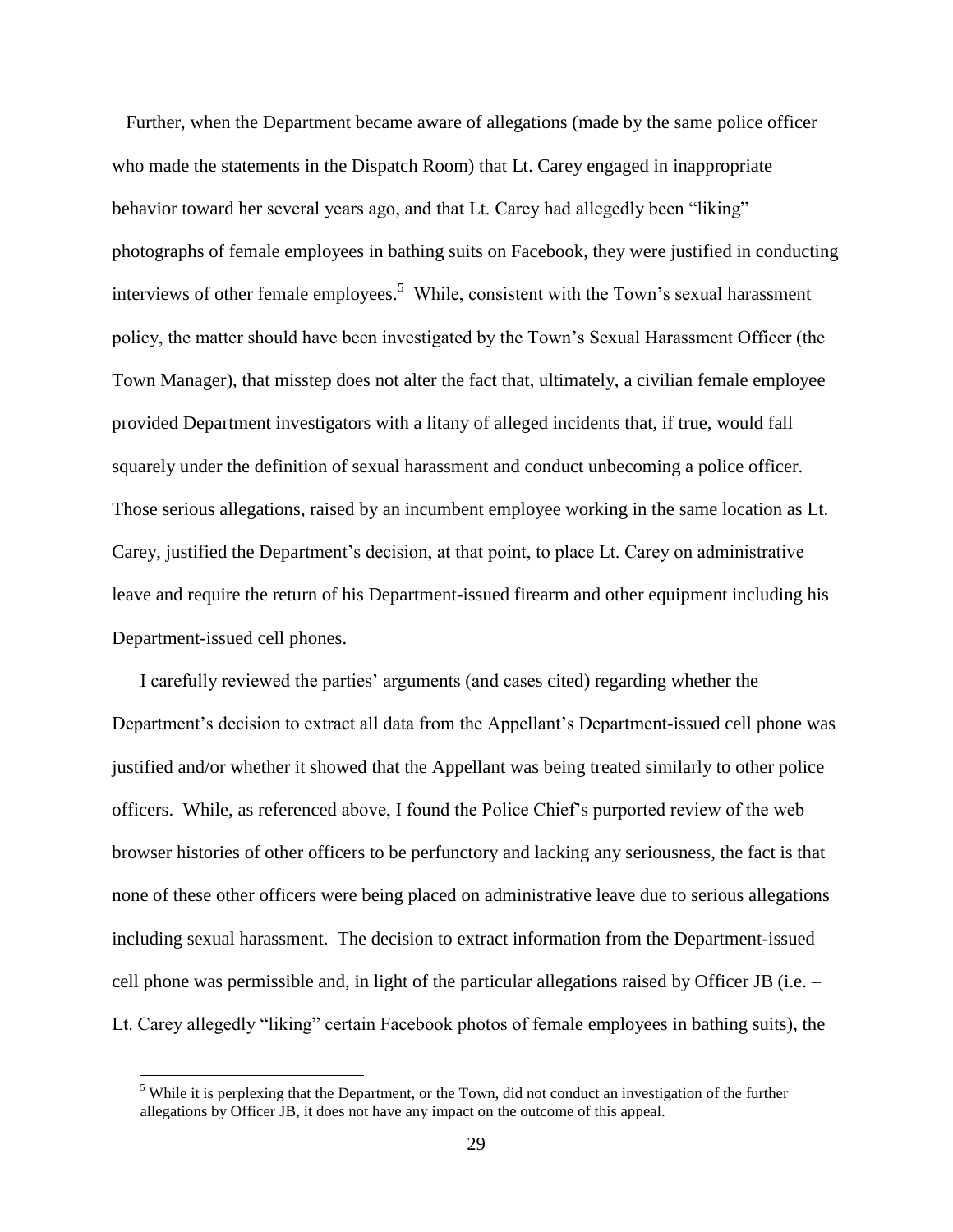decision to review the browser history of Lt. Carey's Department-issued cell phone appeared to be a natural extension of the investigation against him.

 In summary, while the manner in which the initial and ensuing charges against Lt. Carey arose was both peculiar and unorthodox, the Department's response to these allegations, including the investigations into the matters referenced above, appear to have been reasonable and justified, as opposed to being a pretext for finding reasons to justify Lt. Carey's termination.

 I also considered that two (2) of the sergeants who investigated Lt. Carey were promoted to Provisional Lieutenant one (1) day after Lt. Carey was terminated, raising the question of whether there was an inherent bias by those investigators. That was among the various reasons that I re-opened the hearing and took additional testimony from the two promoted individuals. I wanted to know if the findings of either of these individuals was influenced by the fact that Lt. Carey's termination would open up at least one (1) promotional opportunity for them. The evidence does not show that. While a better course of action here would have been to have an outside investigator, who was not a subordinate of Lt. Carey, conduct the investigation, I do not find that the sergeants that participated in the investigation of Lt. Carey were influenced by the potential vacancy that would be created from his termination. Rather, at least one (1) of the sergeants appeared somewhat reluctant during his second day of testimony to provide details that may paint Lt. Carey in a bad light.

 Further, I considered that Lt. Carey had no prior disciplinary history that was considered by Town in making its determination to terminate Lt. Carey. While the Commission has long considered progressive discipline to be consistent with the basic merit principles enshrined in the civil service law, the number of offenses here, and the seriousness of those charges, justifies termination, even absent any prior formal discipline. "The Commission is mindful that 'police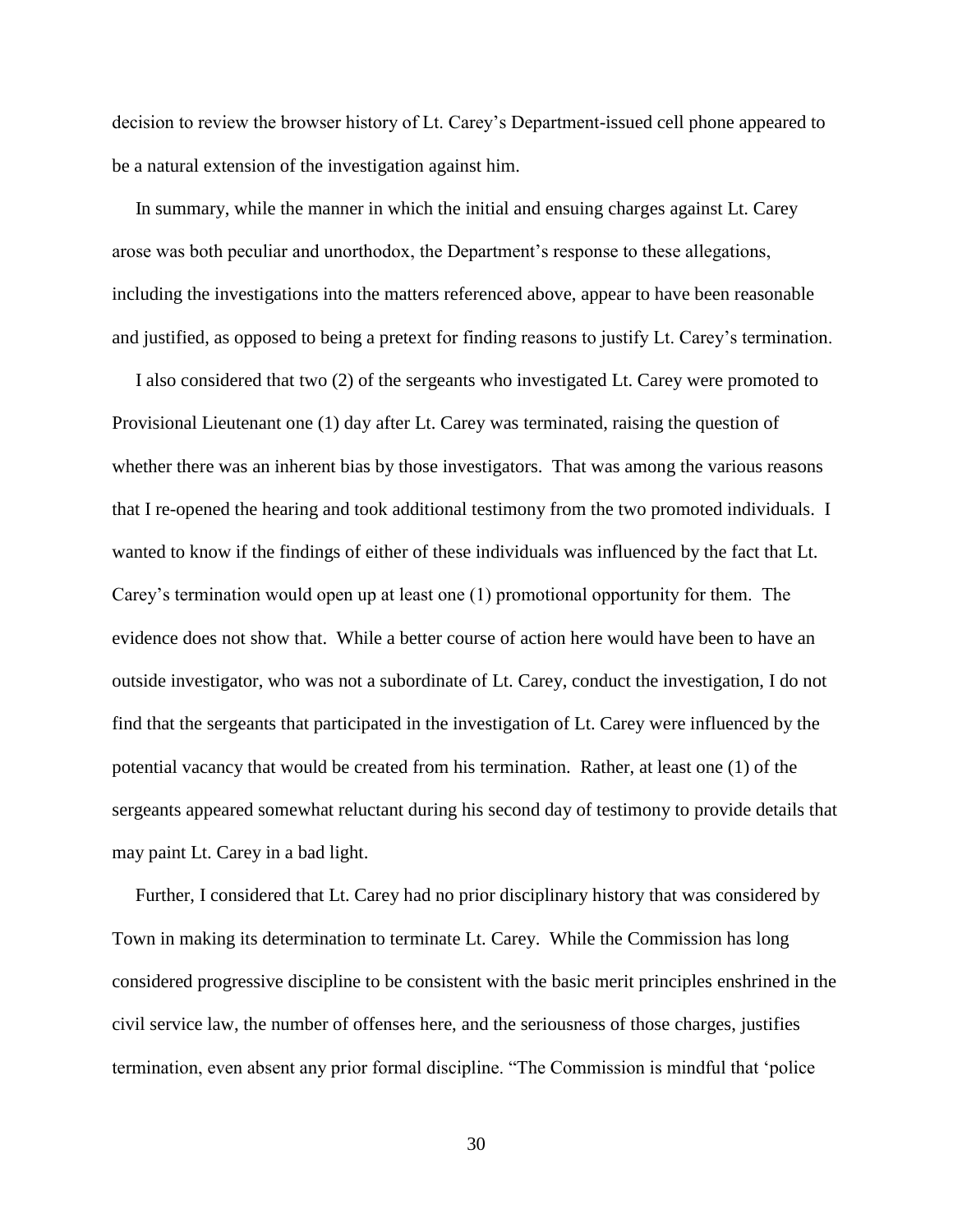officers voluntarily undertake to adhere to a higher standard of conduct than that imposed on ordinary citizens.'" DeTerra v. New Bedford Police Dep't, 29 MCSR 502, 508 (2016), quoting Attorney Gen. v. McHatton, 428 Mass. 790, 793 (1999).

Police officers must comport themselves in accordance with the laws that they are sworn to enforce *and* behave in a manner that brings honor and respect for rather than public distrust of law enforcement personnel. They are required to do more than refrain from indictable conduct. Police officers are not drafted into public service; rather, they compete for their positions. In accepting employment by the public, they implicitly agree that they will not engage in conduct which calls into question their ability and fitness to perform their official responsibilities.

Police Comm'r of Boston v. Civil Serv. Comm'n, 22 Mass.App.Ct. 364, 371 (1986). (Emphasis in original.)

 Finally, while I would have reached the same conclusion here, I did consider that Lt. Carey failed to testify at the local hearing regarding his potential termination. "The Commission is permitted, but not required, to draw an adverse inference against an appellant who fails to testify at the hearing before the appointing authority. Town of Falmouth v. Civil Service Comm'n, 447 Mass. 814, 823 (2006)." Clark v. Boston Housing Authority, 24 MCSR 193 (2011), Clark v. Boston Housing Authority, Suffolk Superior Court, C.A. No. SUCV2011-2554E, *aff'd* (Feb. 13, 2015). In a civil case, the Massachusetts courts have held that even a party asserting his or her rights against self-incrimination under the U.S. or Massachusetts Constitutions "may be the subject of a negative inference by a fact finder where the opposing party … has established a case adverse to the person invoking the privilege. Quintal v. Commissioner of the Dep't of Employment & Training, 418 Mass. 855, 861 (1994), quoting Custody of Two Minors, 396 Mass. 610, 616 (1986)." Town of Falmouth, at 826-27 (citations omitted).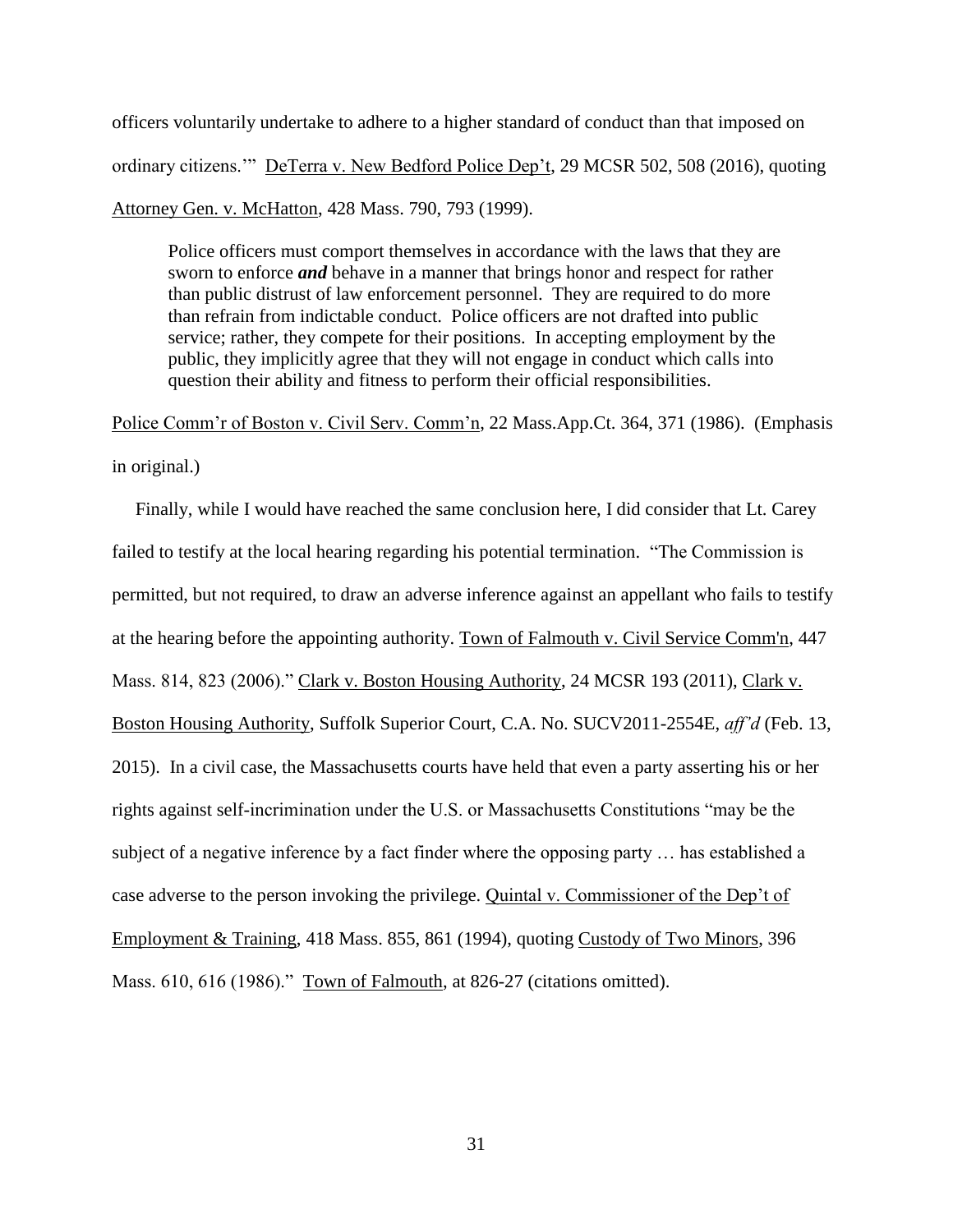### *Conclusion*

For all of the above reasons, Lt. Carey's appeal under Docket No. D1-17-134 is hereby

### *denied*.

Civil Service Commission

*/s/ Christopher Bowman* Christopher C. Bowman Chairman

By a vote of the Civil Service Commission (Bowman, Chairman; Camuso, Ittleman, Stein and Tivnan, Commissioners) on November 8, 2018.

Either party may file a motion for reconsideration within ten days of the receipt of this Commission order or decision. Under the pertinent provisions of the Code of Mass. Regulations, 801 CMR 1.01(7)(l), the motion must identify a clerical or mechanical error in this order or decision or a significant factor the Agency or the Presiding Officer may have overlooked in deciding the case. A motion for reconsideration does not toll the statutorily prescribed thirty-day time limit for seeking judicial review of this Commission order or decision.

Under the provisions of G.L c. 31, § 44, any party aggrieved by this Commission order or decision may initiate proceedings for judicial review under G.L. c. 30A, § 14 in the superior court within thirty (30) days after receipt of this order or decision. Commencement of such proceeding shall not, unless specifically ordered by the court, operate as a stay of this Commission order or decision. After initiating proceedings for judicial review in Superior Court, the plaintiff, or his / her attorney, is required to serve a copy of the summons and complaint upon the Boston office of the Attorney General of the Commonwealth, with a copy to the Civil Service Commission, in the time and in the manner prescribed by Mass. R. Civ. P. 4(d)

Notice to: Timothy Burke, Esq. (for Appellant) Sheila McCravy, Esq. (for Appellant) James Hoban, Esq. (for Respondent)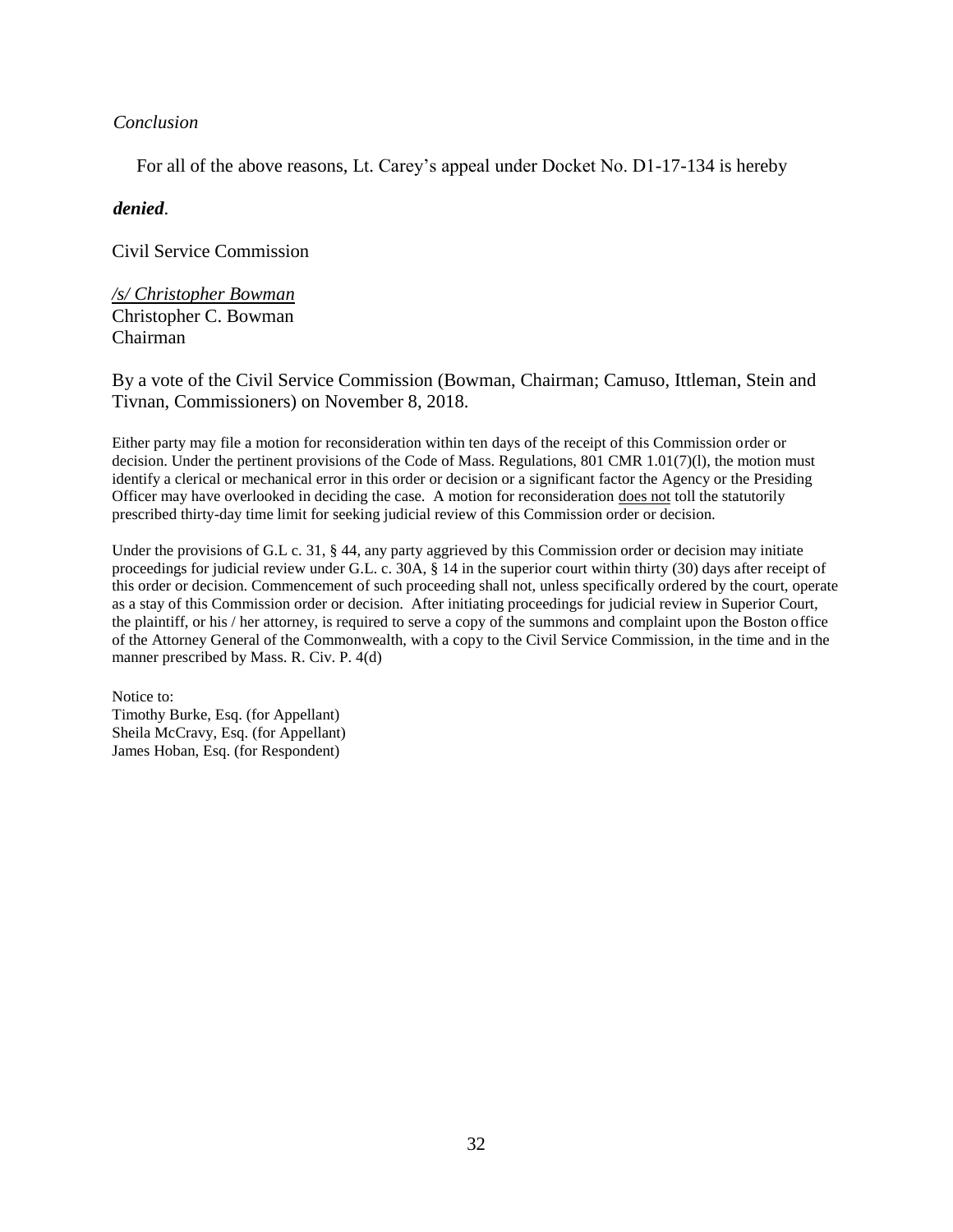### **COMMONWEALTH OF MASSACHUSETTS**

### SUFFOLK, ss. **CIVIL SERVICE COMMISSION**

One Ashburton Place, Room 503 Boston, MA 02108 (617) 727-2293

# CHRISTOPHER J. CAREY, Appellant

v. D1-17-134

## TOWN OF HOLDEN, Respondent

## CONCURRING OPINION OF COMMISSIONERS STEIN, ITTLEMAN, CAMUSO & TIVNAN

 We concur with the Decision to uphold the termination of the Appellant, albeit with little contentment. We write to emphasize that the record established that the Town comes before the Commission tainted by problematic origin of the charges and the behavior of certain officers involved has not been overlooked, none of which has any proper place in a public safety organization, and must not be viewed as condoned by this Commission.

 Nevertheless, the totality of the evidence of misconduct on the part of the Appellant, from his recent misuse of his department phone for improper personal use while on duty, insubordination and attempts to obstruct the investigation of those legitimate charges, taken together with a proven pattern of sexual harassment over an extended period, stand as just cause for the discipline imposed. Indeed, it would discredit the bedrock of civil service law merit principles to excuse such a history of behavior because of the unseemly way in which that history eventually came to light. The clear intent of merit principles is that a police officer's misconduct, no matter how long ago it may have occurred, may not be excused as too stale in circumstances such as those presented in this appeal. Indeed, once an officer has misbehaved in a manner such as